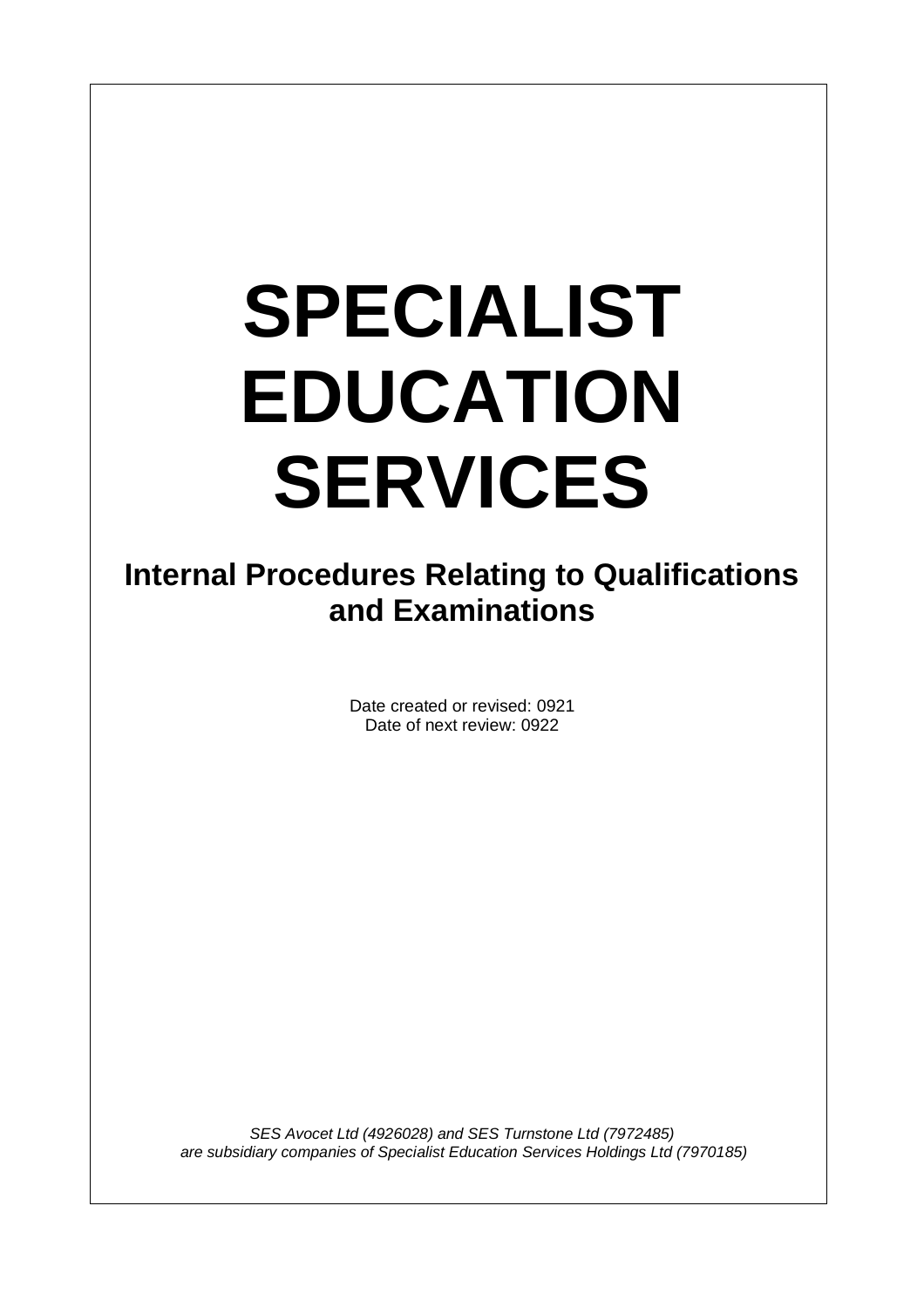#### **CONTENTS**

| 1 |                                                                                                             | 3<br><b>Registration and Certification</b>                                                                                                                                                                                                                                                                                                                                                                                                                                                                                                                                                                                                                                                                             |    |  |
|---|-------------------------------------------------------------------------------------------------------------|------------------------------------------------------------------------------------------------------------------------------------------------------------------------------------------------------------------------------------------------------------------------------------------------------------------------------------------------------------------------------------------------------------------------------------------------------------------------------------------------------------------------------------------------------------------------------------------------------------------------------------------------------------------------------------------------------------------------|----|--|
| 2 |                                                                                                             | Administration of Tests, Security and Vigilance                                                                                                                                                                                                                                                                                                                                                                                                                                                                                                                                                                                                                                                                        | 3  |  |
|   | 2.1                                                                                                         | <b>Access Arrangements</b>                                                                                                                                                                                                                                                                                                                                                                                                                                                                                                                                                                                                                                                                                             |    |  |
| 3 |                                                                                                             | Internal Assessment (Including Controlled Assessment)                                                                                                                                                                                                                                                                                                                                                                                                                                                                                                                                                                                                                                                                  | 5  |  |
| 4 |                                                                                                             | <b>Internal Verification/Quality Assurance</b>                                                                                                                                                                                                                                                                                                                                                                                                                                                                                                                                                                                                                                                                         | 6  |  |
|   | 4.1                                                                                                         | <b>BTECs</b>                                                                                                                                                                                                                                                                                                                                                                                                                                                                                                                                                                                                                                                                                                           |    |  |
| 5 |                                                                                                             | Malpractice                                                                                                                                                                                                                                                                                                                                                                                                                                                                                                                                                                                                                                                                                                            | 8  |  |
| 6 |                                                                                                             | <b>Centre Emergency Evacuation Procedure</b>                                                                                                                                                                                                                                                                                                                                                                                                                                                                                                                                                                                                                                                                           | 8  |  |
| 7 |                                                                                                             | Centre Policy for determining teacher assessed grades - Summer 2021                                                                                                                                                                                                                                                                                                                                                                                                                                                                                                                                                                                                                                                    | 8  |  |
|   | 7.1<br>7.2<br>7.3<br>7.4<br>7.5<br>7.6<br>7.7<br>7.8<br>7.9<br>7.10<br>7.11<br>7.12<br>7.13<br>7.14<br>7.16 | <b>Statement Of Intent</b><br><b>Roles And Responsibilites</b><br><b>Training, Support And Guidance</b><br>Use Of Appropriate Evidence<br>Awarding Teacher Assessed Grades Based On<br>Evidence<br><b>Internal Quality Assurance</b><br>Comparison Of Teacher Assessed Grades To Results<br><b>For Previous Cohorts</b><br>Reasonable Adjustments And Mitigating<br><b>Circumstances (Special Consideration)</b><br>Addressing Disruption/Differential Lost Learning<br>Objectivity<br>Recording Decisions And Retention Of Evidence<br><b>And Data</b><br><b>Authenticating Evidence</b><br>Confidentiality, Malpractice And Conflicts Of<br>Interest<br><b>External Quality Assurance</b><br>7.15 Results<br>Appeals |    |  |
| 8 |                                                                                                             | Appendices                                                                                                                                                                                                                                                                                                                                                                                                                                                                                                                                                                                                                                                                                                             | 16 |  |
|   | $\bullet$                                                                                                   | <b>Examinations Attendance List</b><br>Outlining Staff responsibilities - GCSE Controlled Assessment<br><b>Risk Management Process</b><br>Malpractice Log/Unusual Incidents                                                                                                                                                                                                                                                                                                                                                                                                                                                                                                                                            |    |  |

• Learner Declaration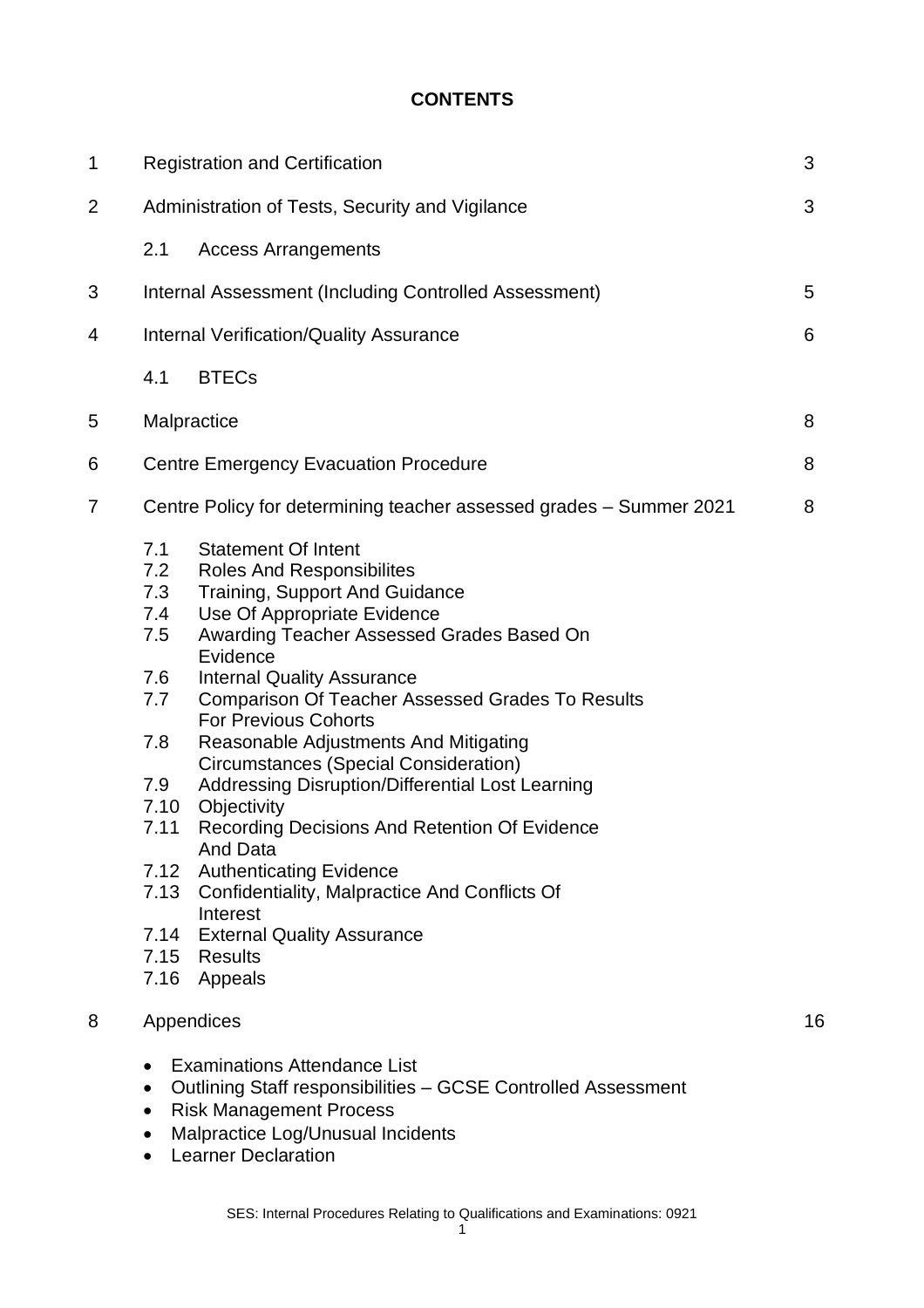- BTEC Assessment Feedback Form
- BTEC Assignment Brief
- BTEC Assignment Cover Sheet
- BTEC Flowchart: Plan-Deliver-Assess Process
- Edexcel Internal Verification Assessment Decisions
- Edexcel Internal Verification Assignment Briefs
- Edexcel Observation Record
- Edexcel Witness Statement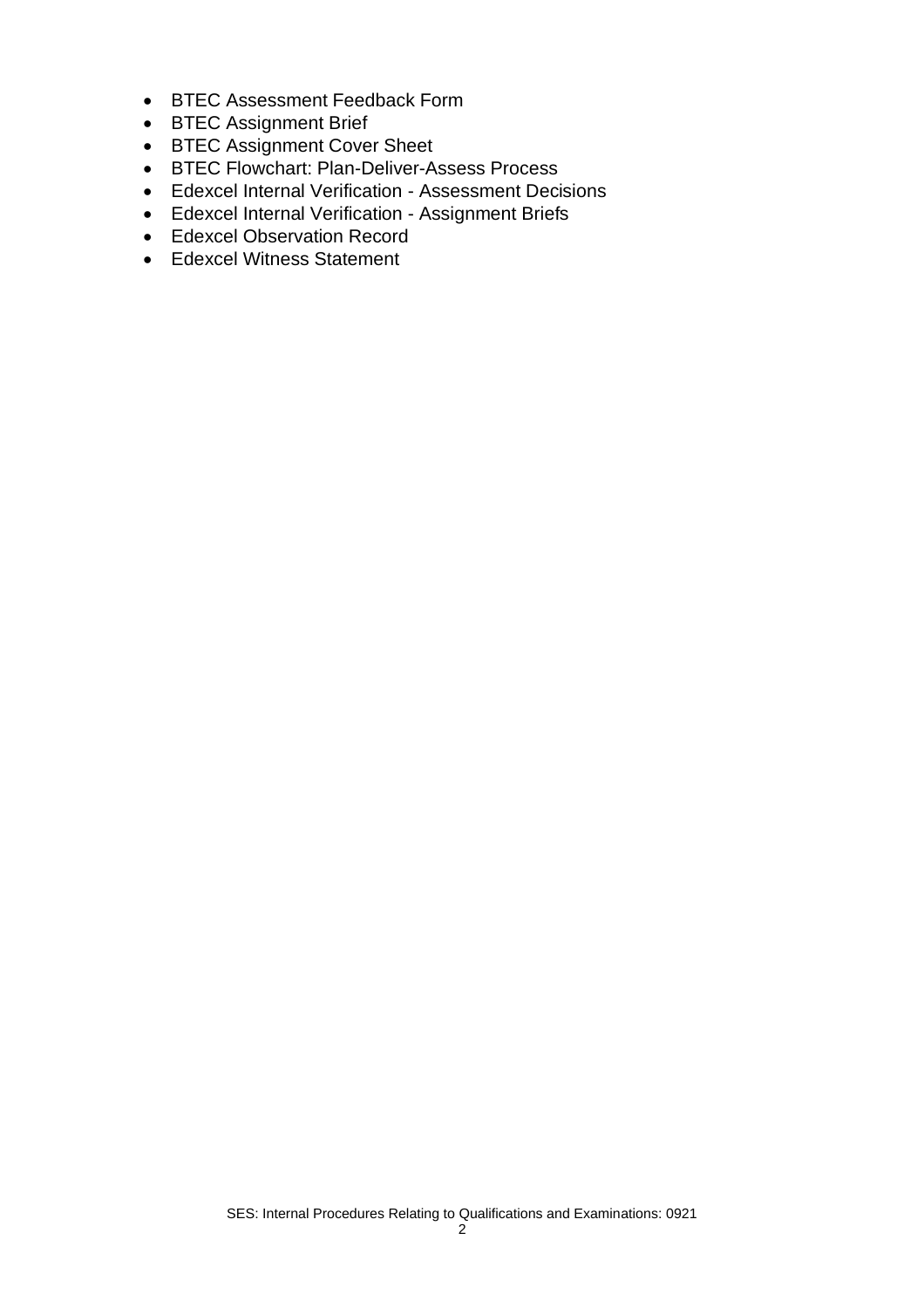#### **1 REGISTRATION AND CERTIFICATION**

Each Awarding Body has their own Information Manual providing guidance and information regarding approval, registration and certification. Avocet House are currently an approved centre with Edexcel, OCR, AQA and WJEC and Turnstone House with AQA and Edexcel; all necessary documentation is available online for the Examinations Officer.

The Head of Education supports the Deputy Head of Education who is the Exams Officer. The Head of Education must not be appointed as the Exams Officer, in accordance with General Regulations for approved Centres (JCQ 2021-22). It is their role to complete an annual update of the centre structure in the autumn term for each Awarding Body.

Each year the Head of Centre will ensure that they are aware of and adhere to the latest JCQ regulations. The Head of Centre will confirm this in the NCNR Annual Update, a copy of this will be held in the exams file for inspection.

Students are recruited to appropriate programmes through ongoing assessment processes, taking full account of their ability and need. Prior to commencing any qualifications, annual baseline assessments are completed for students in both English and Mathematics. These indicate their level of learning prior to starting the course. The highly personalised learning received by all students ensures that there is integrity and clarity about the suitability for courses.

Student registration, assessments and certificate date records are maintained in Awarding Body examination files.

#### **2 ADMINISTRATION OF TESTS, SECURITY AND VIGILANCE**

The Examinations Officer receives details about the appointment of a Standards Verifier from the Awarding Body (where required, e.g. Edexcel) and will liaise with the appropriate programme managers and internal verifiers. The Examination Officer ensures that the standards verification sampling progresses smoothly for each subject area.

The Head of Education and Deputy Head of Education act as Programme Managers for the subjects offered at Avocet House and Turnstone House. They are responsible for adhering to the administration, security and vigilance guidelines set by each Awarding Body, and must ensure practice is in line with the Instructions for Conducting Examinations produced by the JCQ (Joint Council for Qualifications). All JCQ documentation is available on their external website, and on a storage key sent annually.

The Curriculum Manager (a responsibility shared by the Head and Deputy Head of Education) is also responsible for:

- the management of the qualification
- ensuring that all tutors are familiar with the appropriate guidance documentation and assessment information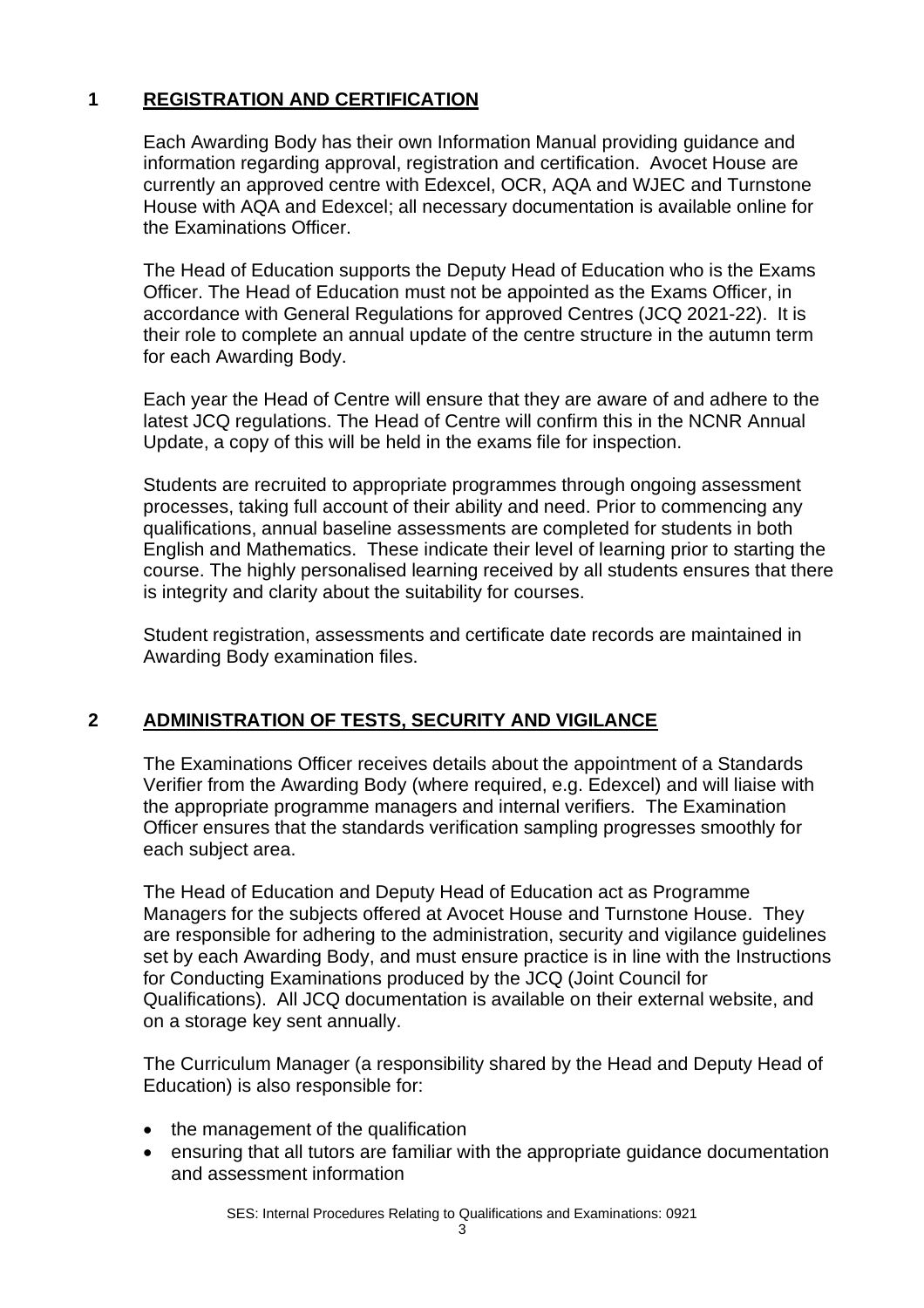- liaising with the Standards Verifier
- preparing all relevant assessments and where a visit takes place arranging for a suitable room for the Standards Verifier to use
- arranging the feedback to the teaching team following sampling
- providing appropriate documentation and evidence that explains the quality standards for safe certification and the internal verification processes that are in place.

The Programme Manager ensures that all tutors, assessors and those undertaking internal verification have access to:

- the full programme specification for the subject
- relevant information from the appropriate handbook, quality standards policies and centre procedures and other guides and policy documents issued by the Awarding Body

Timetabling for all examinations and controlled assessments are conducted by the Head of Education. A designated space in each Learning Centre is used for examinations, unless additional support such as a scribe or reader is required. On these occasions the whole building would be utilised and all other students are prevented from entering the Learning Centre until examinations are completed.

A log is maintained in the main office area to record the delivery of any question papers and other examination materials. All question papers and other examination materials are kept within the safe located in the roof space above the Principal's Office at Avocet House and within the safe located in the basement at Turnstone House. The only exception to this is for FS Entry Level Papers, which are downloaded using a username and password on a secure area of the Awarding Body Website, and copied on the day of testing. On completion they are kept in safe storage, with unsuccessful papers being shredded. If any other student needs to complete the same level of test within a two week period, a different set would be downloaded from the secure website.

Procedures for Conducting Examinations are described in detail in the JCQ Guide, which is updated annually and fully explained to all staff involved in assessments. A copy of this booklet is provided for all invigilators during examinations. Invigilators are provided with training from the Head of Education prior to examinations, to ensure they fully understand the instructions on 'Invigilation Arrangements' within the JCQ Conducting Examinations Document. A telephone is always available for Invigilators during examinations to request support if required.

There is a comprehensive checklist for all adults in the lead up to examinations (located in the Exams file), and this summarises all the key actions and points from the JCQ Information. It is the responsibility of the Programme Manager to ensure all appropriate stationary and materials are provided. The JCQ Warning to Candidates, Information for Candidates and Mobile Phone posters are displayed both inside and outside the examinations room. These are also explained to students prior to the day of the examination. Clear notices are displayed on all doors leading into the Learning Centre on the day of an examination to alert both adults and students to the ongoing assessments. These state which areas are restricted to other students and adults.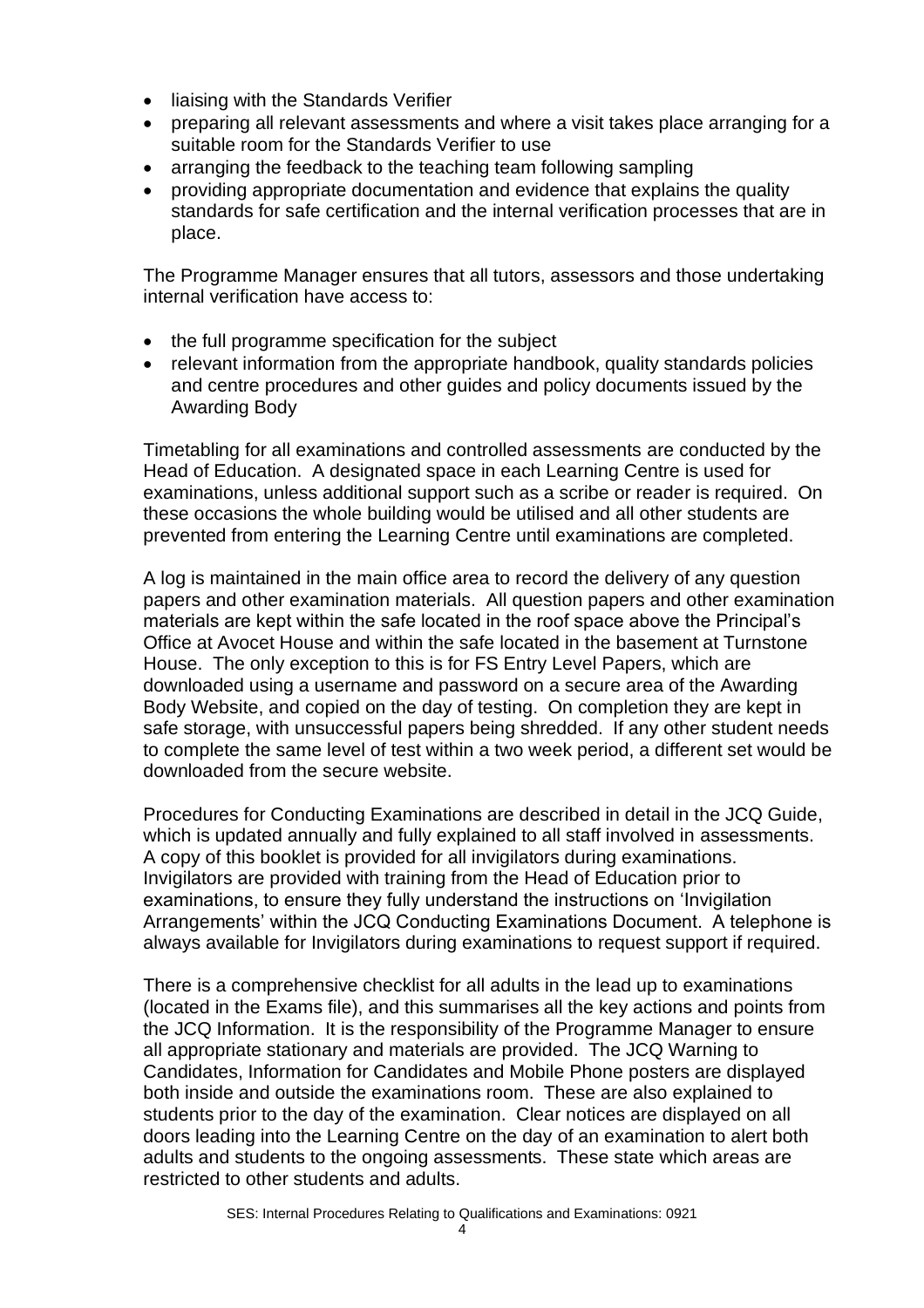Student attendance is completed on the day of testing and these records are maintained in the examinations file. This ensures all details are checked on the day, including student name, date, signature, test, code of test and supervisor signature. A basic seating plan is also completed to allocate a space for each student.

Leaving an examination is conducted as per JCQ guidelines. Due to the high staff ratios, students will be assigned an adult and will normally stay within the Children's Home until the necessary time has elapsed if they leave the examination for any reason. On rare occasions, they may be allowed to go for an accompanied walk within the local countryside.

For GCSE examinations the Head of Education or Deputy Head of Education must produce written evidence confirming the need for rest breaks is well-established and represent the candidates normal way of working.

All completed examination papers are collected and passed to the Head of Education who ensures they are packed appropriately with the attendance register and are put into safe storage. Parcel Force will collect the papers as arranged prior to the examinations being conducted.

#### 2.1 ACCESS ARRANGEMENTS

The Exams Officer, Head of Education and Deputy Head of Education will ensure that access arrangements for examinations are supported by relevant evidence as described in the JCQ documentation 'Access Arrangements and Reasonable Adjustments 2021/22): this may be supported current EHC plans. However, these documents must be supported by additional centre based evidence. Evidence should be produced by a Level 7 or equivalent specialist assessor. The specialist assessor should complete JCQ Form 8 and sign this by hand. Access arrangements should be completed within the deadlines by the Awarding Body and JCQ.

The Head of Centre/ Exam officer will work alongside the specialist assessor and teaching staff to identify the most appropriate format of modified papers.

#### **3 INTERNAL ASSESSMENT (INCLUDING CONTROLLED ASSESSMENT)**

As stated in the previous section, tests are conducted in line with the JCQ Conducting Examinations guidelines. In the event of an unusual incident occurring, these would be noted in a log kept within the examinations file. Any access arrangements or special considerations for students are completed by the Head of Education at the start of the academic year using Access Arrangements Online. Where appropriate, assessments relating to access arrangements will be completed by the Consultant (qualified psychologist). When granted, access arrangement documentation for the current year is located within the examinations file.

Subject Leaders prepare candidates for examinations by using supplied past or specimen papers located on Awarding Body online facilities. These are accessed by the Head of Education or Deputy Head of Education using a secure username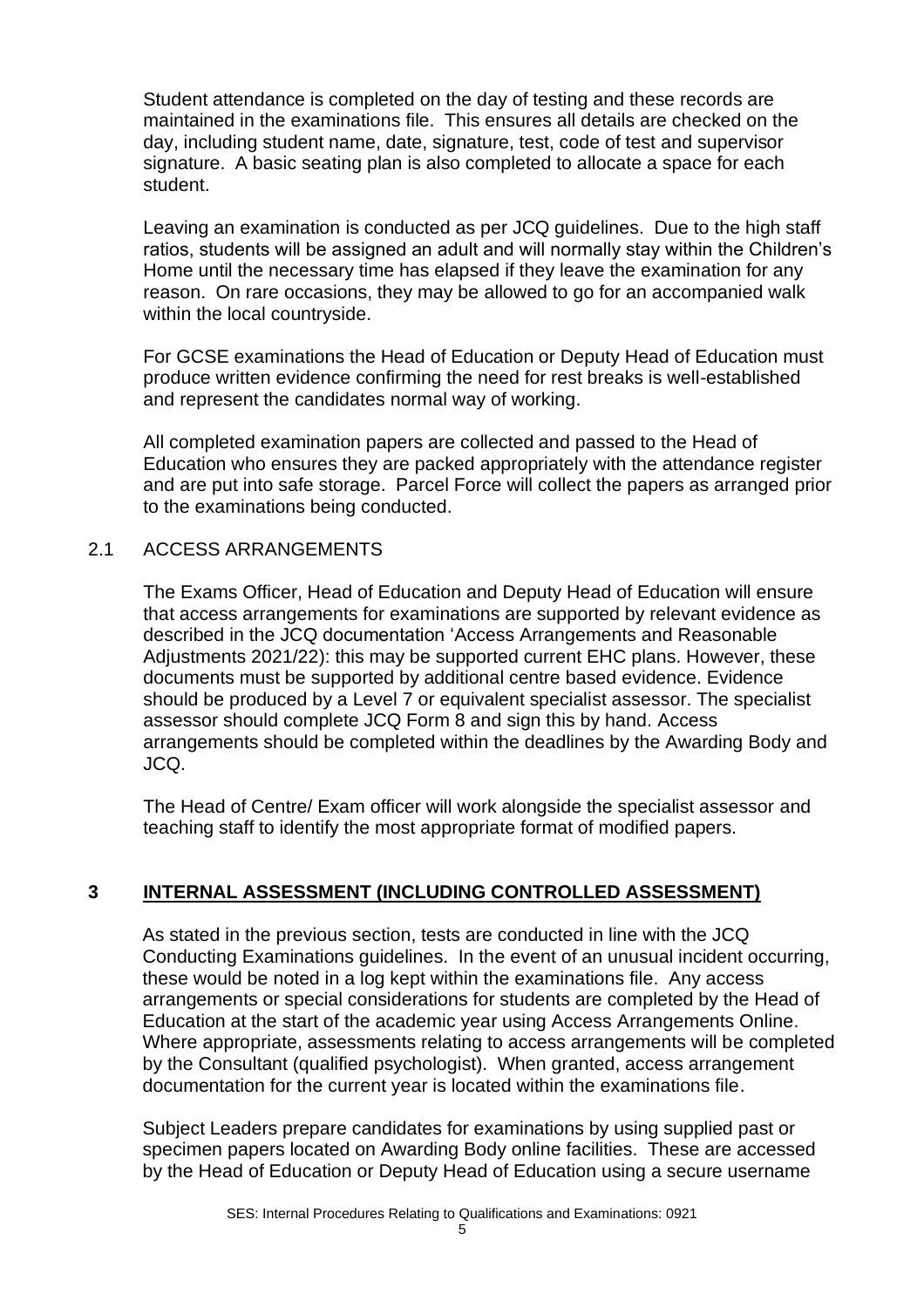and password; these vary according to the awarding body. Once marked a decision is taken as to whether students are ready for live material.

Additionally, the examinations officer and subject leader(s) will adhere to the regulations set by awarding bodies. Further details on managing controlled assessment can be found in the Outlining Staff Responsibilities and Risk Management Process, located in the appendices.

Appeals against assessment decisions are conducted in line with the SES 'Internal Academic Qualifications Appeals Procedure Policy and Practice'.

#### **4 INTERNAL VERIFICATION/QUALITY ASSURANCE**

Due to the small size of the teaching staff, the lead internal verifier for a subject area is often in the dual role of programme leader. In most cases, a single member of the teaching team will deliver assignments and assessments. To ensure quality and standards are maintained, the Head of Education oversees the verification of test marking and/or assignment briefs. In the case of the Head of Education setting an assignment, or verifying their own assessment decisions, the Deputy Head of Education will check the decisions and provide feedback.

The Head of Education and Deputy Head of Education set an annual timetable for internal verification of all subjects. This is completed in consultation with teaching staff. In BTECs, the Head of Education and Deputy Head of Education both act as

Lead Internal Verifiers for at least one principal subject area. Regular half-termly meetings ensure a level of competency in the assessment of qualifications offered.

The Head and Deputy Head of Education are dually responsible for planning and leading standardisation training for teaching colleagues. This will utilise materials published by Awarding Bodies on their websites, and as referred to in their quality assurance handbooks. This is likely to be combined with internal verification training due to the small size of the team.

The Head of Education meets with individual subject leaders on a systematic schedule to support their work in assessing their areas. Records of these discussions are kept within the examinations file located in the Head of Education office. Colleagues are released for appropriate training through Awarding Bodies where appropriate.

An Internal Verification schedule is set for all subjects at the start of the academic year by the Head of Education in consultation with other internal verifiers. This identifies the dates for standardisation exercises, prior to regular monitoring of test delivery. These discussions are recorded with feedback provided to assessors by the Head of Education. Due to the small cohort sizes, all students' performance is sampled.

Prior to commencing a new academic year, all assessors must become familiar with copies of test papers, instructions and mark schemes, the identified resources/equipment/facilities, as specified on the test papers, and, a copy of the Guidance and instructions for conducting the tests.

SES: Internal Procedures Relating to Qualifications and Examinations: 0921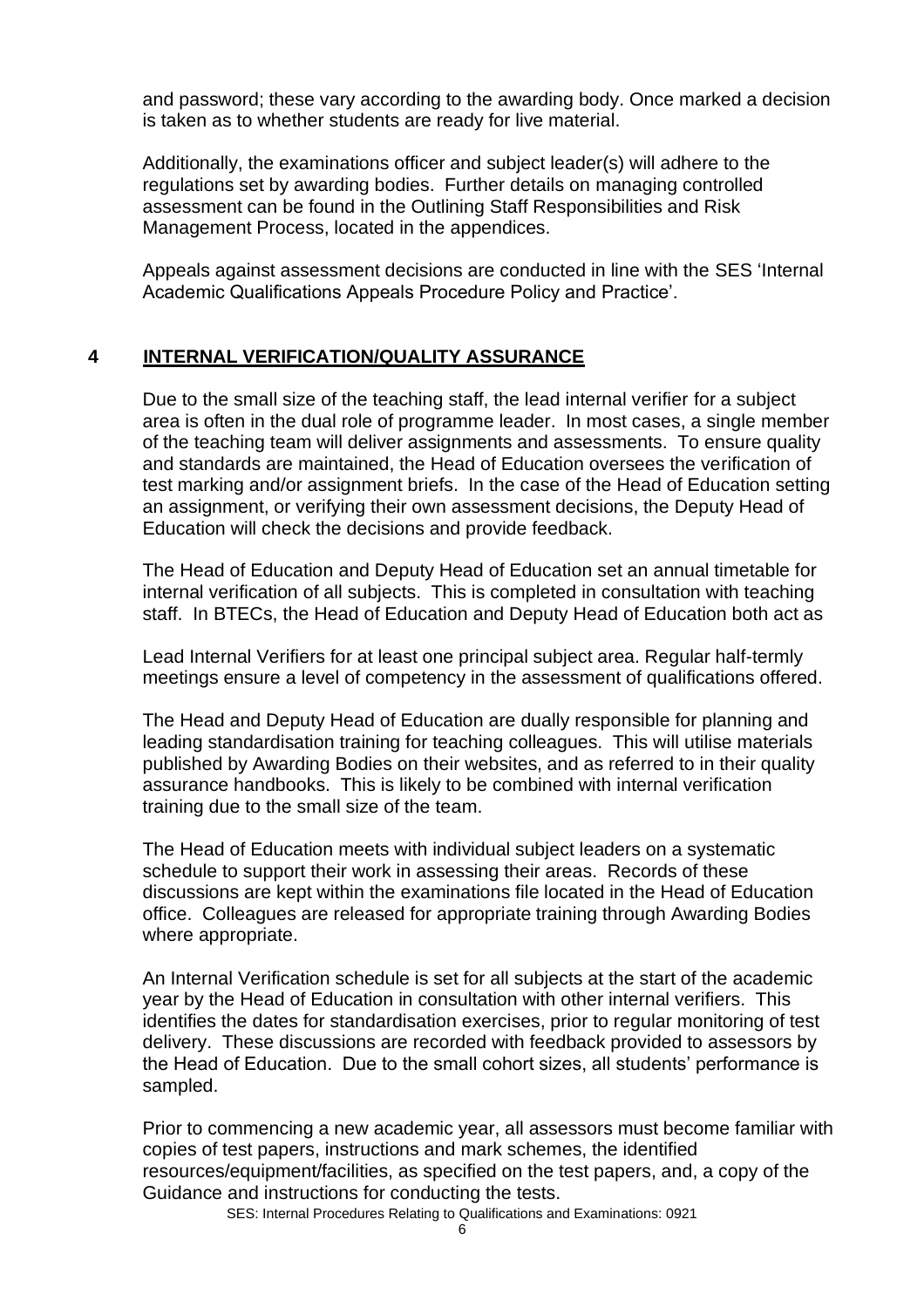#### 4.1 BTECs

A defined quality assurance process is in place for the delivery of BTECs. As most subject areas are led and taught by one adult, assignment briefs are therefore verified by an adult who is an internal verifier in another BTEC area prior to use. This is overseen by the Head of Education. Once completed, they are submitted for assessment with a student declaration form. Feedback is provided for both the assessor and student, with records maintained for this in the BTEC file. Start and completion dates are clearly defined for all BTEC assignment briefs; if the student misses the date, they are required to meet with the Head of Education to discuss possible extensions due to a range of circumstances. If following discussion further deadlines are not met, the student's work may be withdrawn, with a new unit chosen, or a repeat offered after a six month period.

Due to the personalised education offered at, a clearly defined procedure is followed to develop appropriate assignment briefs. This can be summarized in six key steps:

| Step 1 | Teacher/student identify a unit they would like to work on (if not<br>mandatory)                                                                                                                   |
|--------|----------------------------------------------------------------------------------------------------------------------------------------------------------------------------------------------------|
| Step 2 | With an adult, the suggested activities are checked as well as<br>additional ideas, along with assessment criteria. Decisions upon the<br>nature of activities they would like to cover are taken. |
| Step 3 | The adult completes the assignment brief, with clearly marked<br>assessment criteria and evidence.                                                                                                 |
| Step 4 | The completed assignment brief is then verified by the internal verifier<br>for that BTEC area.                                                                                                    |
| Step 5 | Student completes the unit.                                                                                                                                                                        |
| Step 6 | Assessment decision of learner's work made by assessor.                                                                                                                                            |
| Step 7 | Assignment is passed to IV for verification once it is completed.                                                                                                                                  |
|        |                                                                                                                                                                                                    |

Lead internal verifiers are required to complete the online OSCA training through the Edexcel website. If successful they are registered for three years, although they must complete an annual update at the start of each academic year to confirm details.

A log is maintained of the qualifications and units completed by students. Records of completed assignment briefs and assessment decisions are kept for seven years in the BTEC file.

#### **5 MALPRACTICE**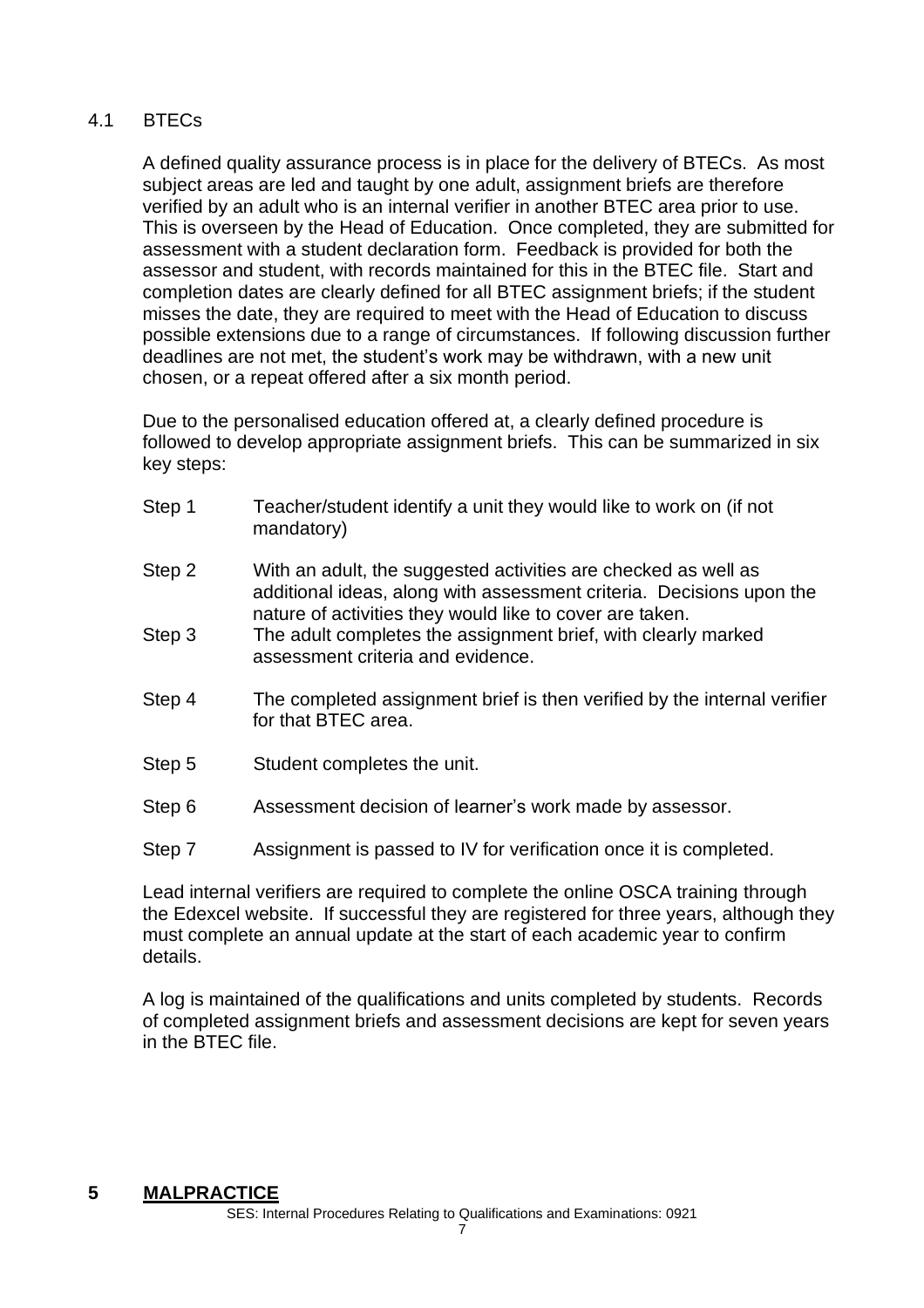The JCQ document for Suspected Malpractice is referred to whenever there is any concern around malpractice or conduct. All adults involved in conducting examinations are responsible for reporting suspected malpractice to the Head of Education. It is the responsibility of the Head of Education to liaise with the Awarding Body to inform them of suspected malpractice and ongoing investigation. This would be completed in line with SES policies and procedures. If the suspected malpractice implicated the Head of Education, representation would be made to the Principal.

During examinations or when completing controlled assessments, students are supervised by an appropriate adult, and if they contravene the guidelines in any manner that can be construed as gaining an advantage or disrupting others, they are withdrawn from the test following one warning. The only exception to this would be if the breach was deemed at such a level to immediately withdraw the candidate. This is logged and records maintained in the examinations log.

In the case of a GCSE qualification, the student would be offered one resit for the appropriate terminal paper. If any further malpractice was encountered they would be withdrawn from the course.

For BTEC and vocational qualifications, the malpractice procedures are as follows: On the first occasion of malpractice, for example, plagiarism, the student is warned and all work for the unit is discounted. They are able to complete the work for the unit on one further occasion; however, any further malpractice would result in the unit being withdrawn. If there is any subsequent malpractice within the BTEC subject area, the student would be withdrawn from the whole qualification. Prior to commencing the qualification, students are briefed on these requirements and consequences.

#### **6 CENTRE EMERGENCY EVACUATION PROCEDURE**

In the event of an emergency event during an examination please refer to the JCQ "Centre Emergency Evacuation Procedure for Examinations". This should also be displayed in an appropriate location in examination rooms during examinations.

#### **7 CENTRE POLICY FOR DETERMINING TEACHER ASSESSED GRADES**

As a result of the coronavirus pandemic, all schools must have a policy in place for how the centre will determine teacher assessed grades in the absence of formal examinations.

#### 7.1 STATEMENT OF INTENT

- To ensure that teacher assessed grades are determined fairly, consistently, free from bias and effectively within and across departments.
- To ensure the operation of effective processes with clear guidelines and support for staff.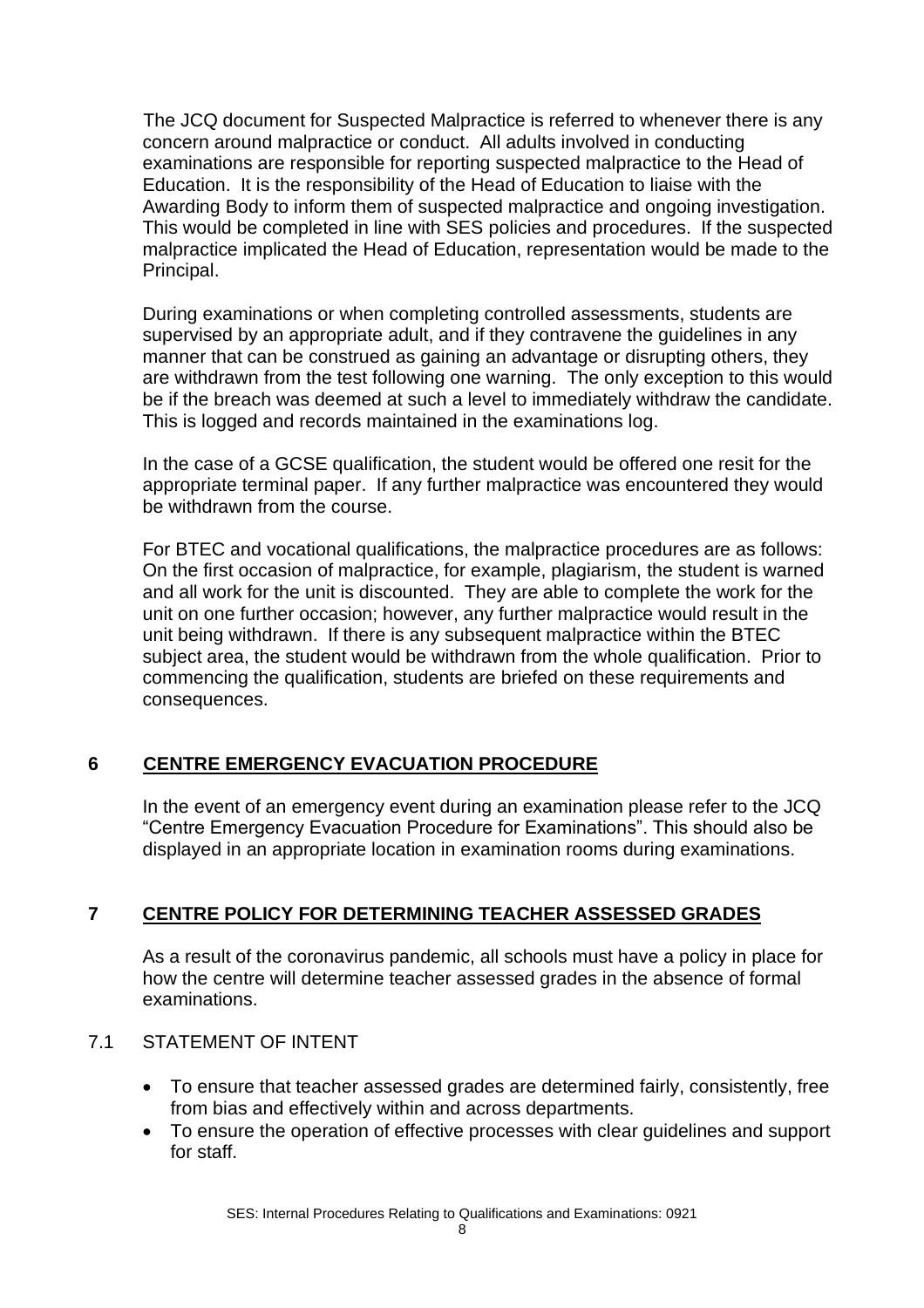- To ensure that all staff involved in the processes clearly understand their roles and responsibilities.
- To support teachers to take evidence-based decisions in line with Joint Council for Qualifications guidance.
- To ensure the consideration of historical centre data in the process, and the appropriate decision making in respect of, teacher assessed grades.
- To support a high standard of internal quality assurance in the allocation of teacher assessed grades.
- To support our centre in meeting its obligations in relation to equality legislation.
- To ensure our centre meets all requirements set out by the Department of Education, Ofqual, the Joint Council for Qualifications and awarding organisations for Summer 2021 qualifications.
- To ensure the process for communicating to candidates and their parents/carers how they will be assessed is clear, in order to give confidence.

#### 7.2 ROLES AND RESPONSIBILITES

#### **Head of Centre**

- Our Head of Centre (Head of Education) will be responsible for approving our policy for determining teacher assessed grades.
- Our Head of Centre has overall responsibility for Avocet House / Turnstone House as an examinations centre and will ensure that clear roles and responsibilities of all staff are defined.
- Our Head of Centre will confirm that teacher assessed grade decisions represent the academic judgement made by teachers and that the checks in place ensure these align with the guidance on standards provided by awarding organisations.
- Our Head of Centre will ensure a robust internal quality assurance process has been produced and signed-off in advance of results being submitted.

#### **Senior Leadership Team and Curriculum Managers**

Our Senior Leadership Team and Curriculum Managers will:

- Provide training and support to our other staff.
- Support the Head of Centre in the quality assurance of the final teacher assessed grades.
- Ensure an effective approach within and across departments and authenticating the preliminary outcome from single teacher subjects.
- Be responsible for ensuring staff have a clear understanding of the internal and external quality assurance processes and their role within it.
- Ensure that all teachers within their department make consistent judgements about student evidence in deriving a grade.
- Ensure all staff conduct assessments under the appropriate levels of control with reference to guidance provided by the Joint Council for Qualifications.
- Ensure teachers have the information required to make accurate and fair judgments.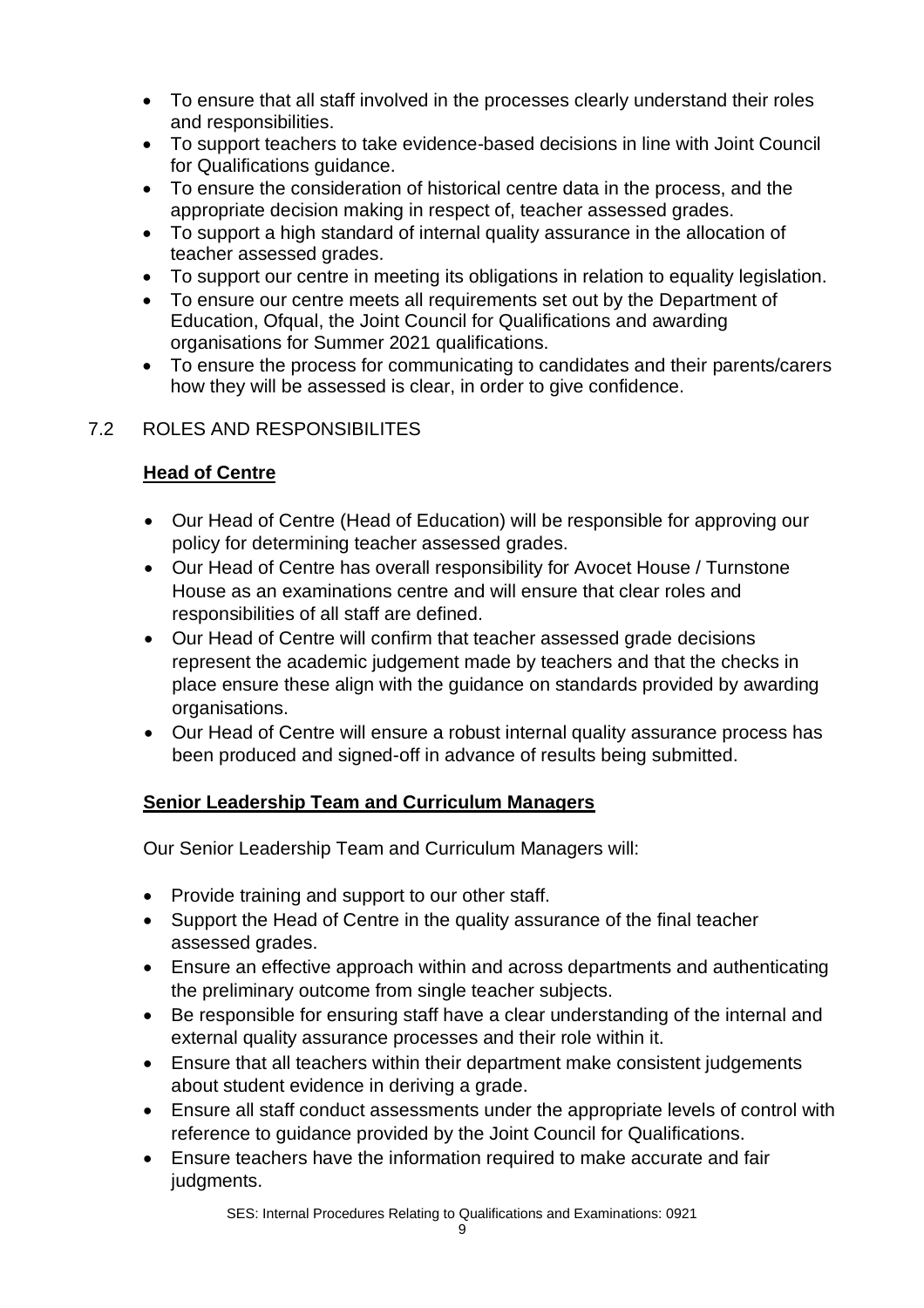• Ensure that a Curriculum Managers Checklist is completed for each qualification that they are submitting.

#### **Teachers/ SEN Specialist Teachers**

Our teachers and SEN specialist teachers will:

- Ensure they conduct assessments under our centre's appropriate levels of control and have sufficient evidence, in line with this Centre Policy and guidance from the Joint Council for Qualifications, to provide teacher assessed grades for each student they have entered for a qualification.
- Ensure that the teacher assessed grade they assign to each student is a fair, valid and reliable reflection of the assessed evidence available for each student.
- Make judgements based on what each student has been taught and what they have been assessed on, as outlined in the section on grading in the main JCQ guidance**.**
- Produce an Assessment Record for each subject cohort, that includes the nature of the assessment evidence being used, the level of control for assessments considered, and any other evidence that explains the determination of the final teacher assessed grades. Any necessary variations for individual students will also be recorded.
- Securely store and be able to retrieve sufficient evidence to justify their decisions.

#### **Examinations Officer**

Our Examinations Officer will:

• Be responsible for the administration of our final teacher assessed grades and for managing the post-results services.

#### 7.3 TRAINING, SUPPORT AND GUIDANCE

- Teachers involved in determining grades in our centre will attend any centrebased training to help achieve consistency and fairness to all students.
- Teachers will engage fully with all training and support that has been provided by the Joint Council for Qualifications and the awarding organisations.
- We will provide mentoring from experienced teachers to NQTs and teachers less familiar with assessment.
- We will put in place additional internal reviews of teacher assessed grades for NQTs and other teachers as appropriate.

#### 7.4 USE OF APPROPRIATE EVIDENCE

Our centre will give due regard to the section in the JCQ guidance entitled: *Guidance on grading for teachers*. **Use of Evidence**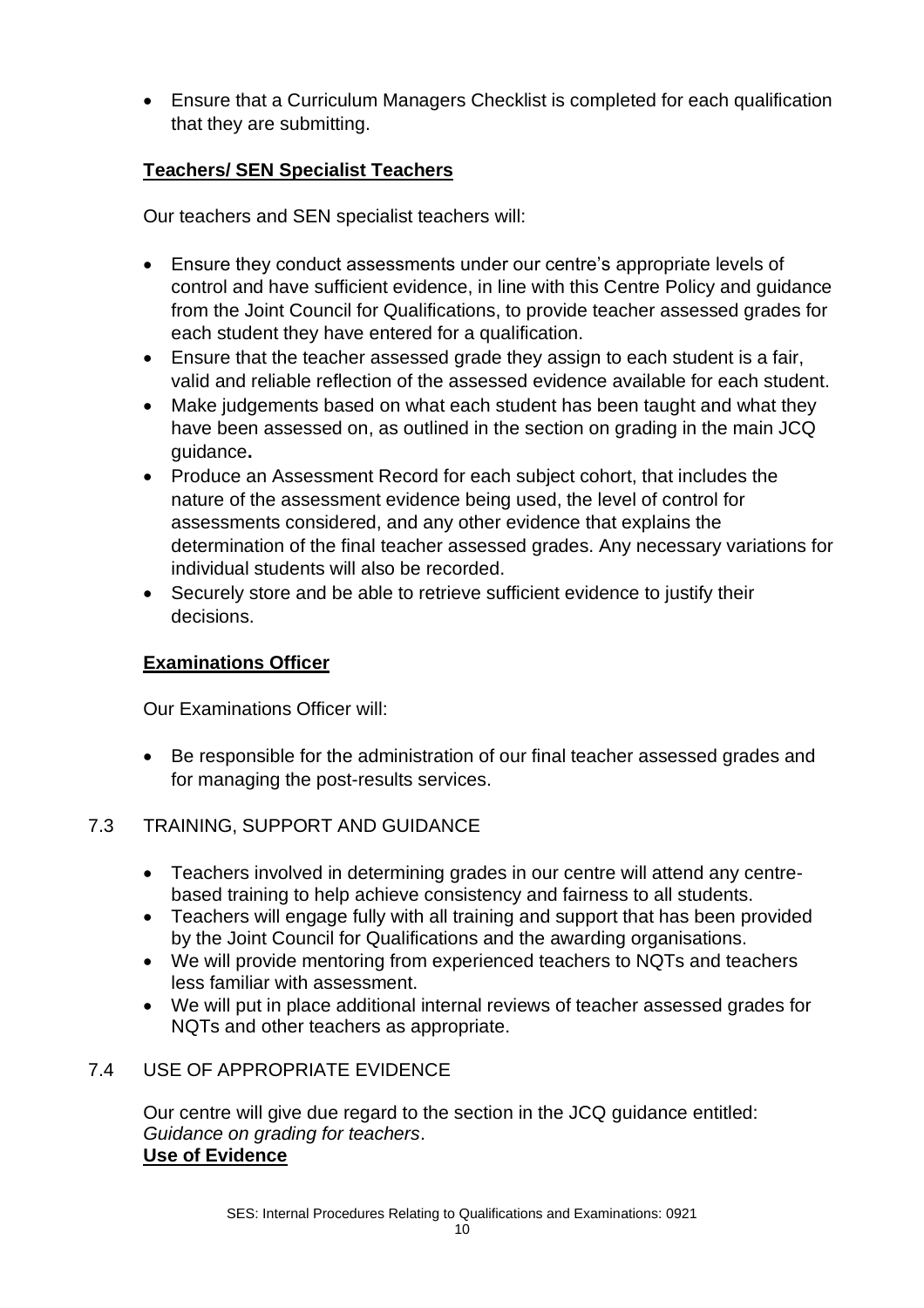- Teachers making judgements will have regard to the Ofqual Head of Centre guidance on recommended evidence, and further guidance provided by awarding organisations.
- All candidate evidence used to determine teacher assessed grades, and associated documentation, will be retained and made available for the purposes of external quality assurance and appeals.
- We will be using student work produced in response to assessment materials provided by our awarding organisation(s), including groups of questions, past papers or similar materials such as practice or sample papers.
- We will use non-exam assessment work (often referred to as coursework), even if this has not been fully completed.
- We will use student work produced in centre-devised tasks that reflect the specification, that follow the same format as awarding organisation materials, and have been marked in a way that reflects awarding organisation mark schemes.
- We will use substantial class or homework (including work that took place during remote learning).
- We will use internal tests taken by pupils.
- We will use mock exams taken over the course of study.
- We will use records of a student's capability and performance over the course of study in performance-based subjects such as music, drama and PE.

#### **Use of Additional Assessment Materials (AAM)**

- We will use additional assessment materials to give students the opportunity to show what they know, understand or can do in an area of content that has been taught but not yet assessed.
- We will use additional assessment materials to give students an opportunity to show improvement, for example, to validate or replace an existing piece of evidence.
- We will use additional assessment materials to support consistency of judgement between teachers or classes by giving everyone the same task to complete.

We will combine and/or remove elements of questions where, for example, a multi-part question includes a part which focuses on an element of the specification that hasn't been taught.

#### **Our centre will ensure the appropriateness of evidence and balance of evidence in arriving at grades in the following ways**

- We will consider the level of control under which an assessment was completed, for example, whether the evidence was produced under high control and under supervision or at home.
- We will ensure that we are able to authenticate the work as the student's own, especially where that work was not completed within the school or college.
- We will consider the limitations of assessing a student's performance when using assessments that have been completed more than once, or drafted and redrafted, where this is not a skill being assessed.
- We will consider the specification and assessment objective coverage of the assessment.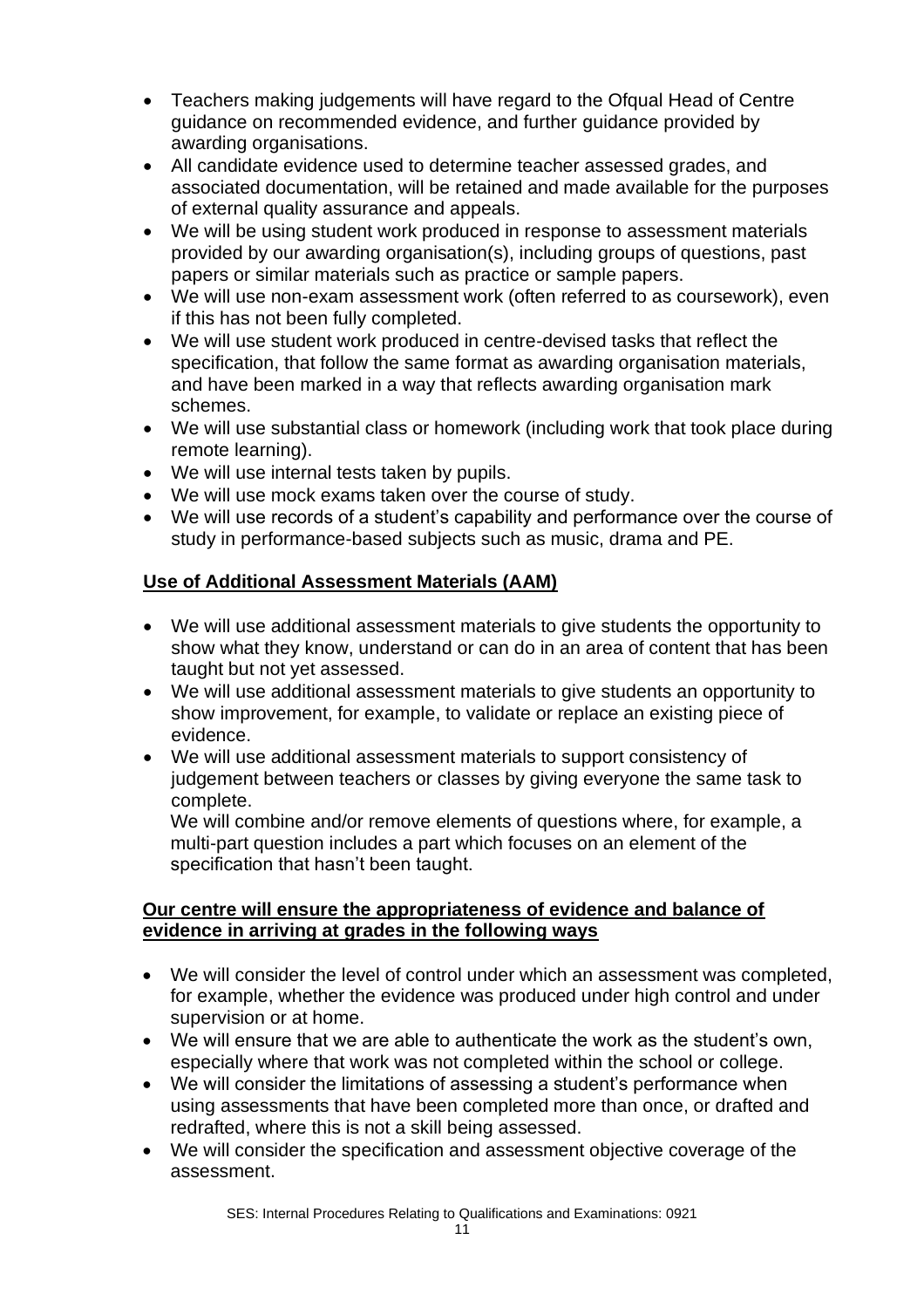• We will consider the depth and breadth of knowledge, understanding and skills assessed, especially higher order skills within individual assessments.

#### 7.5 AWARDING TEACHER ASSESSED GRADES BASED ON EVIDENCE

- Our teachers will determine grades based on evidence which is commensurate with the standard at which a student is performing, i.e. their demonstrated knowledge, understanding and skills across the content of the course they have been taught.
- Our teachers will record how the evidence was used to arrive at a fair and objective grade, which is free from bias.
- Our teachers will produce an Assessment Record for each subject cohort and will share this with their Curriculum Manager. Any necessary variations for individual students will also be shared.

#### 7.6 INTERNAL QUALITY ASSURANCE

- We will ensure that all teachers involved in deriving teacher assessed grades read and understand this Centre Policy document.
- In subjects where there is more than one teacher and/or class in the department, we will ensure that our centre carries out an internal standardisation process.
- We will ensure that all teachers are provided with training and support to ensure they take a consistent approach to:
	- o Arriving at teacher assessed grades
	- o Marking of evidence
	- o Reaching a holistic grading decision
	- o Applying the use of grading support and documentation
- We will conduct internal standardisation across all grades.
- We will ensure that the Assessment Record will form the basis of internal standardisation and discussions across teachers to agree the awarding of teacher assessed grades.
- Where necessary, we will review and reflect on individual grading decisions to ensure alignment with the standards as outlined by our awarding organisation(s).
- Where appropriate, we will amend individual grade decisions to ensure alignment with the standards as outlined by our awarding organisation(s).
- Where there is only one teacher involved in marking assessments and determining grades, then the output of this activity will be reviewed by an appropriate member of staff within the centre.
	- o This will be the Head of Education.
- In respect of equality legislation, we will consider the range of evidence for students of different protected characteristics that are included in our internal standardisation.

#### 7.7 COMPARISON OF TEACHER ASSESSED GRADES TO RESULTS FOR PREVIOUS COHORTS

• We will endeavour to compare our results with the national picture. SES are a bespoke provision and therefore it will not be possible to compare with a previous cohort.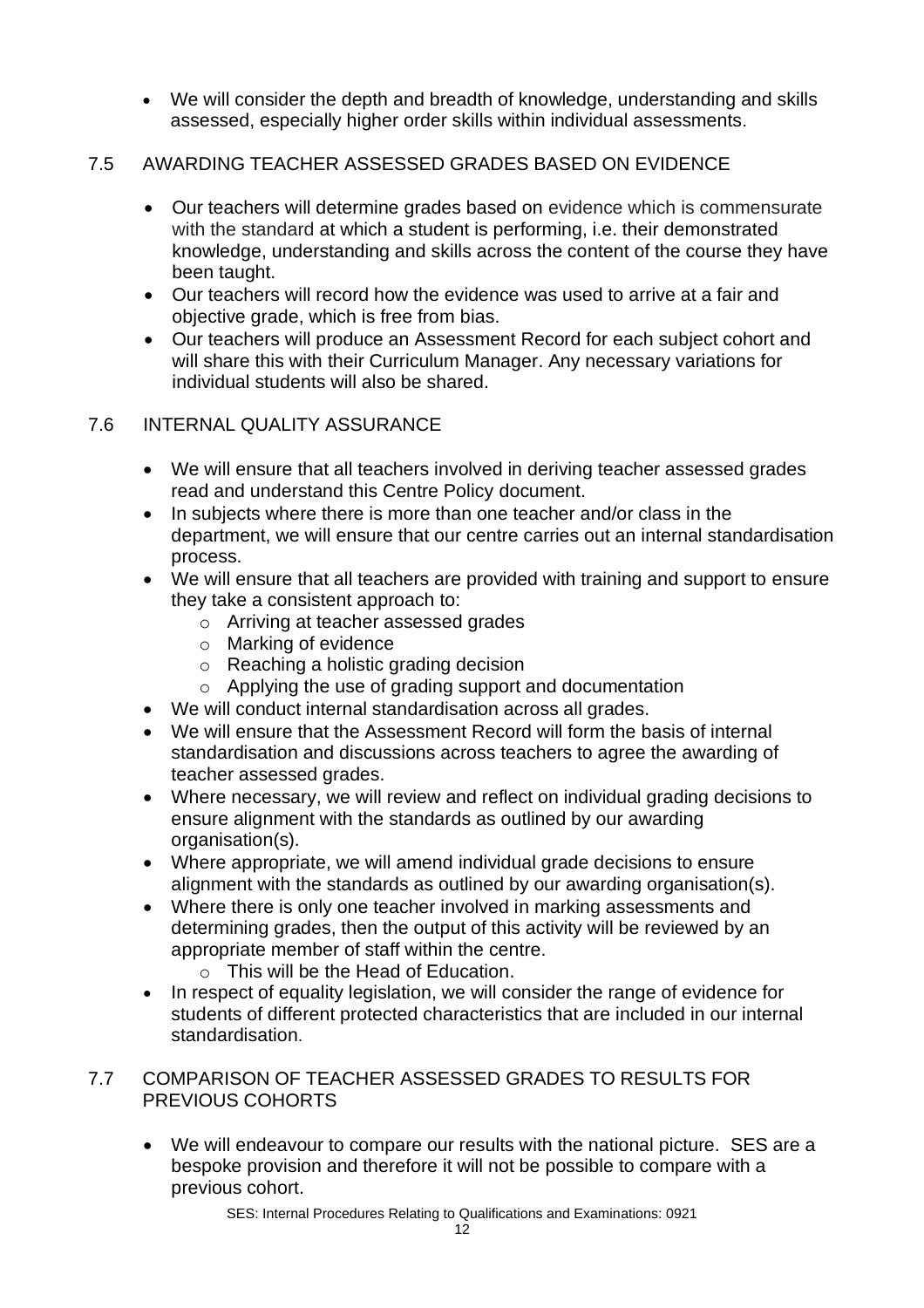#### 7.8 REASONABLE ADJUSTMENTS AND MITIGATING CIRCUMSTANCES (SPECIAL CONSIDERATION)

- Where students have agreed access arrangements or reasonable adjustments (for example a reader or scribe) we will make every effort to ensure that these arrangements are in place when assessments are being taken.
- Where an assessment has taken place without an agreed reasonable adjustment or access arrangement, we will remove that assessment from the basket of evidence and alternative evidence obtained.
- Where illness or other personal circumstances might have affected performance in assessments used in determining a student's standard of performance, we will take account of this when making judgements.
- We will record, as part of the Assessment Record, how we have incorporated any necessary variations to take account of the impact of illness or personal circumstances on the performance of individual students in assessments.
- To ensure consistency in the application of Special Consideration, we will ensure all teachers have read and understood the document: JCQ – [A guide to](https://www.jcq.org.uk/wp-content/uploads/2022/02/Guide_to_spec_con_process_2122_Feb22.pdf)  [the special consideration process, with effect from 1 September 2021](https://www.jcq.org.uk/wp-content/uploads/2022/02/Guide_to_spec_con_process_2122_Feb22.pdf)

#### 7.9 ADDRESSING DISRUPTION/DIFFERENTIAL LOST LEARNING

• Teacher assessed grades will be determined based on evidence of the content that has been taught and assessed for each student.

#### 7.10 OBJECTIVITY

Staff will fulfil their duties and responsibilities in relation to relevant equality and disability legislation.

#### **Senior Leaders, Heads of Department and Centre will consider:**

- Sources of unfairness and bias (situations/contexts, difficulty, presentation and format, language, conditions for assessment, marker preconceptions).
- How to minimise bias in questions and marking and hidden forms of bias).
- Bias in teacher assessed grades.

#### **To ensure objectivity, all staff involved in determining teacher assessed grades will be made aware that:**

- Unconscious bias can skew judgements.
- The evidence presented should be valued for its own merit as an indication of performance and attainment.
- Teacher assessed grades should not be influenced by candidates' positive or challenging personal circumstances, character, behaviour, appearance, socioeconomic background, or protected characteristics.
- Unconscious bias is more likely to occur when quick opinions are form.

Our internal standardisation process will help to ensure that there are different perspectives to the quality assurance process.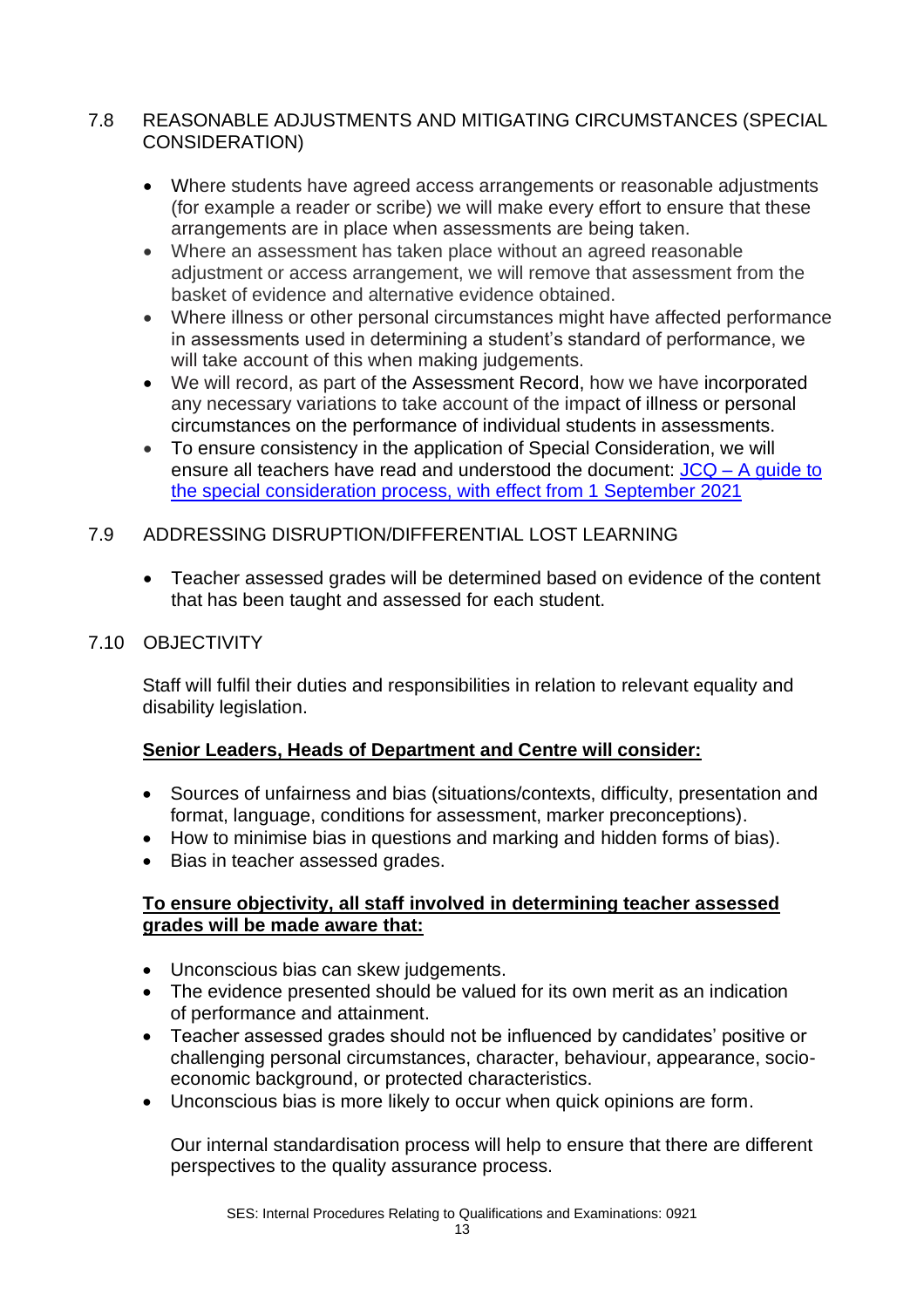#### 7.11 RECORDING DECISIONS AND RETENTION OF EVIDENCE AND DATA

- We will ensure that teachers and Curriculum Managers maintain records that show how the teacher assessed grades process operated, including the rationale for decisions in relation to individual marks/grades.
- We will ensure that evidence is maintained across a variety of tasks to develop a holistic view of each student's demonstrated knowledge, understanding and skills in the areas of content taught.
- We will put in place recording requirements for the various stages of the process to ensure the accurate and secure retention of the evidence used to make decisions.
- We will comply with our obligations regarding data protection legislation.
- We will ensure that the grades accurately reflect the evidence submitted.
- We will ensure that evidence is retained electronically or on paper in a secure centre-based system that can be readily shared with our awarding organisation(s).

#### 7.12 AUTHENTICATING EVIDENCE

- Robust mechanisms will be in place to ensure that teachers are confident that work used as evidence is the students' own and that no inappropriate levels of support have been given to students to complete it, either within the centre or with external tutors.
- It is understood that awarding organisations will investigate instances where it appears evidence is not authentic. We will follow all guidance provided by awarding organisations to support these determinations of authenticity.

#### 7.13 CONFIDENTIALITY, MALPRACTICE AND CONFLICTS OF INTEREST

#### **Confidentiality**

- All staff involved have been made aware of the need to maintain the confidentiality of teacher assessed grades.
- All teaching staff have been briefed on the requirement to share details of the range of evidence on which students' grades will be based, while ensuring that details of the final grades remain confidential.
- Relevant details from this Policy, including requirements around sharing details of evidence and the confidentiality requirements, have been shared with parents/guardians.

#### **Malpractice**

- Our general centre policies regarding malpractice, maladministration and conflicts of interest have been reviewed to ensure they address the specific challenges of delivery in Summer 2021.
- All staff involved have been made aware of these policies, and have received training in them as necessary.
- All staff involved have been made aware of the specific types of malpractice which may affect the Summer 2021 series including:
	- o breaches of internal security;
	- o deception;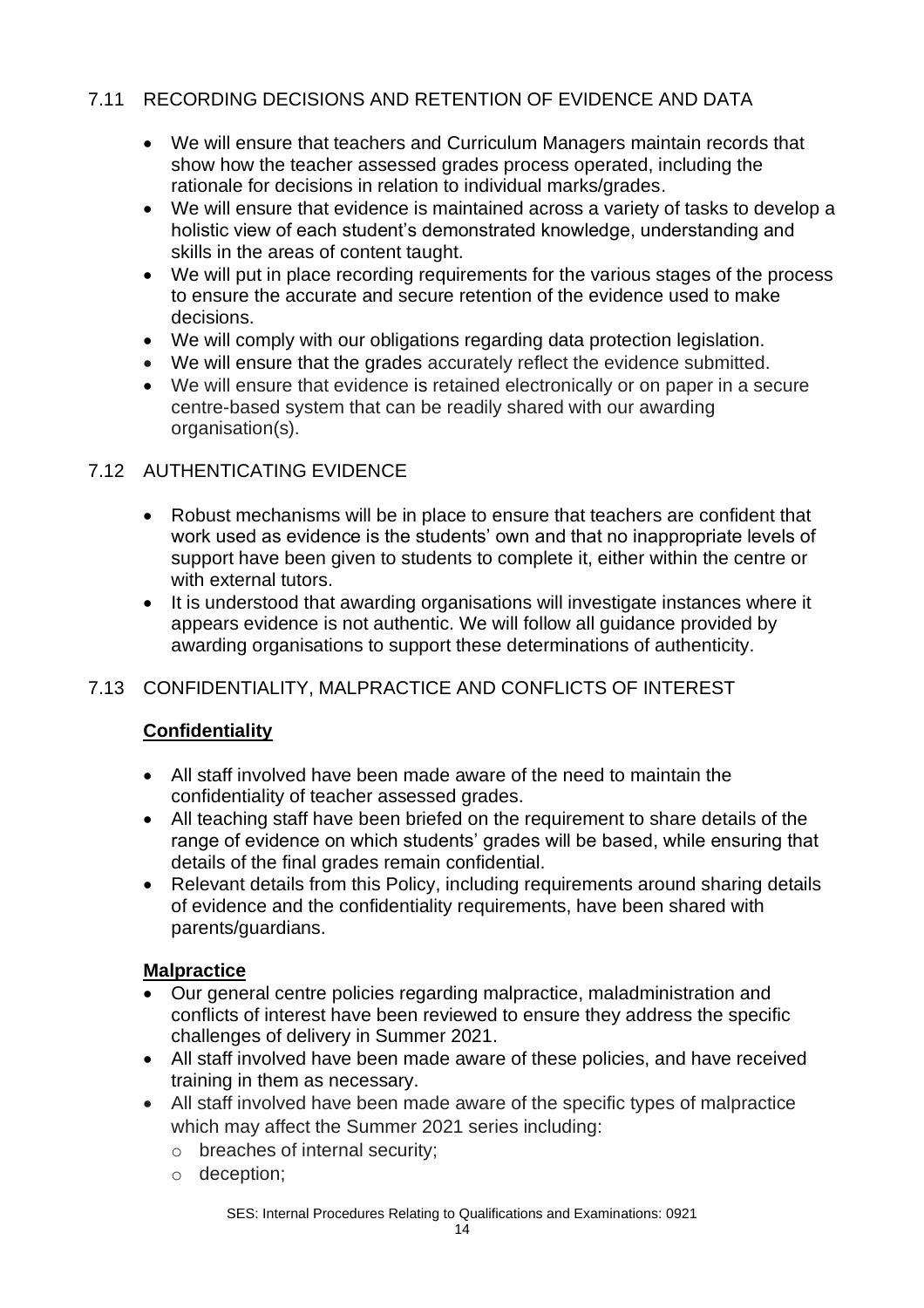- o improper assistance to students;
- $\circ$  failure to appropriately authenticate a student's work;
- o over direction of students in preparation for common assessments;
- $\circ$  allegations that centres submit grades not supported by evidence that they know to be inaccurate;
- o centres enter students who were not originally intending to certificate a grade in the Summer 2021 series;
- $\circ$  failure to engage as requested with awarding organisations during the External Quality Assurance and appeal stages; and
- o failure to keep appropriate records of decisions made and teacher assessed grades.
- The consequences of malpractice or maladministration as published in the JCQ guidance: JCQ Suspected Malpractice: Policies and Procedures and including the risk of a delay to students receiving their grades, up to, and including, removal of centre status have been outlined to all relevant staff.

#### **Conflicts of Interest**

- To protect the integrity of assessments, all staff involved in the determination of grades must declare any conflict of interest such as relationships with students to our Head of Centre for further consideration.
- Our Head of Centre will take appropriate action to manage any conflicts of interest arising with centre staff in accordance with the JCQ documents - [General Regulations for Approved Centres, 1 September 2021 to 31](https://www.jcq.org.uk/wp-content/uploads/2022/01/Gen_regs_approved_centres_21-22_FINAL.pdf)  [August 2022.](https://www.jcq.org.uk/wp-content/uploads/2022/01/Gen_regs_approved_centres_21-22_FINAL.pdf)
- We will also carefully consider the need if to separate duties and personnel to ensure fairness in later process reviews and appeals.

#### 7.14 EXTERNAL QUALITY ASSURANCE

- All staff involved have been made aware of the awarding organisation requirements for External Quality Assurance as set out in the **JCQ Guidance**.
- All necessary records of decision-making in relation to determining grades have been properly kept and can be made available for review as required.
- All student evidence on which decisions regarding the determination of grades has been retained and can be made available for review as required.
- Instances where student evidence used to decide teacher assessed grades is not available, for example where the material has previously been returned to students and cannot now be retrieved, will be clearly recorded on the appropriate documentation.
- All staff involved have been briefed on the possibility of interaction with awarding organisations during the different stages of the External Quality Assurance process and can respond promptly and fully to enquiries, including attendance at Virtual Visits should this prove necessary.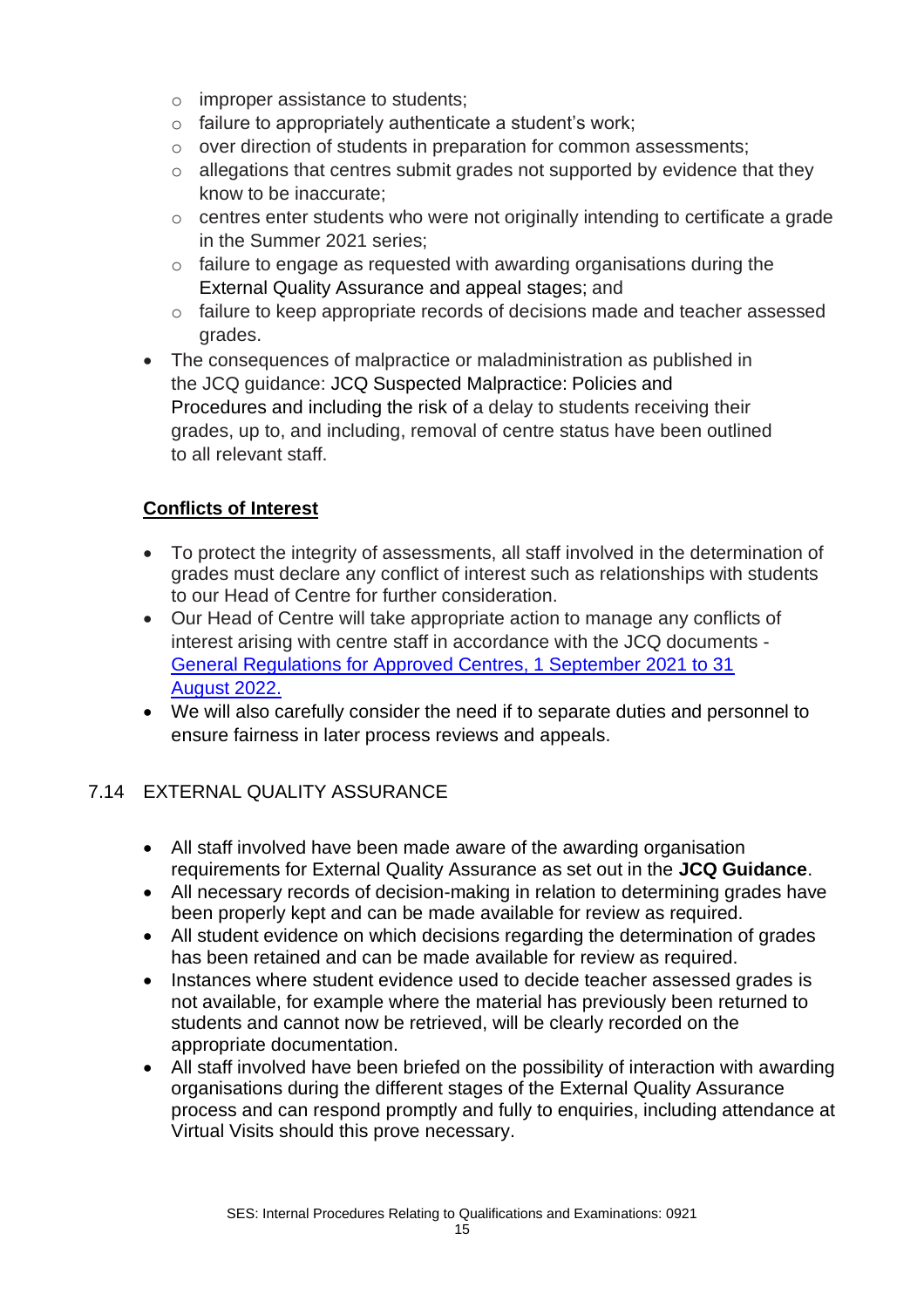- Arrangements are in place to respond fully and promptly to any additional requirements/reviews that may be identified as a result of the External Quality Assurance process.
- Staff have been made aware that a failure to respond fully and effectively to such additional requirements may result in further action by the awarding organisations, including the withholding of results.

#### 7.15 RESULTS

- All staff involved have been made aware of the specific arrangements for the issue of results in Summer 2021, including the issuing of A/AS and GCSE results in the same week.
- Arrangements will be made to ensure the necessary staffing, including exams office and support staff, to enable the efficient receipt and release of results to our students.
- Arrangements will be in place for the provision of all necessary advice, guidance and support, including pastoral support, to students on receipt of their results.
- Such guidance will include advice on the appeals process in place in 2021 (see below).
- Appropriate staff will be available to respond promptly to any requests for information from awarding organisations, for example regarding missing or incomplete results, to enable such issues to be swiftly resolved.
- Parents/guardians have been made aware of arrangements for results days.

#### 7.16 APPEALS

- All staff involved have been made aware of the arrangements for, and the requirements of, appeals in Summer 2021, as set out in the JCQ Guidance.
- Internal arrangements will be in place for the swift and effective handling of Centre Reviews in compliance with the requirements.
- All necessary staff have been briefed on the process for, and timing of, such reviews, and will be available to ensure their prompt and efficient handling.
- Learners have been appropriately guided as to the necessary stages of appeal.
- Arrangements will be in place for the timely submission of appeals to awarding organisations, including any priority appeals, for example those on which university places depend.
- Arrangements will be in place to obtain the written consent of students to the initiation of appeals, and to record their awareness that grades may go down as well as up on appeal.
- Appropriate information on the appeals process will be provided to parents/carers.

#### **8 APPENDICES**

These appendices are examples from Avocet House and Turnstone House for illustration purposes. Turnstone House has identical ones with the appropriate changes.

- Examinations Attendance List
- SES: Internal Procedures Relating to Qualifications and Examinations: 0921 • Outlining Staff Responsibilities – GCSE Controlled Assessment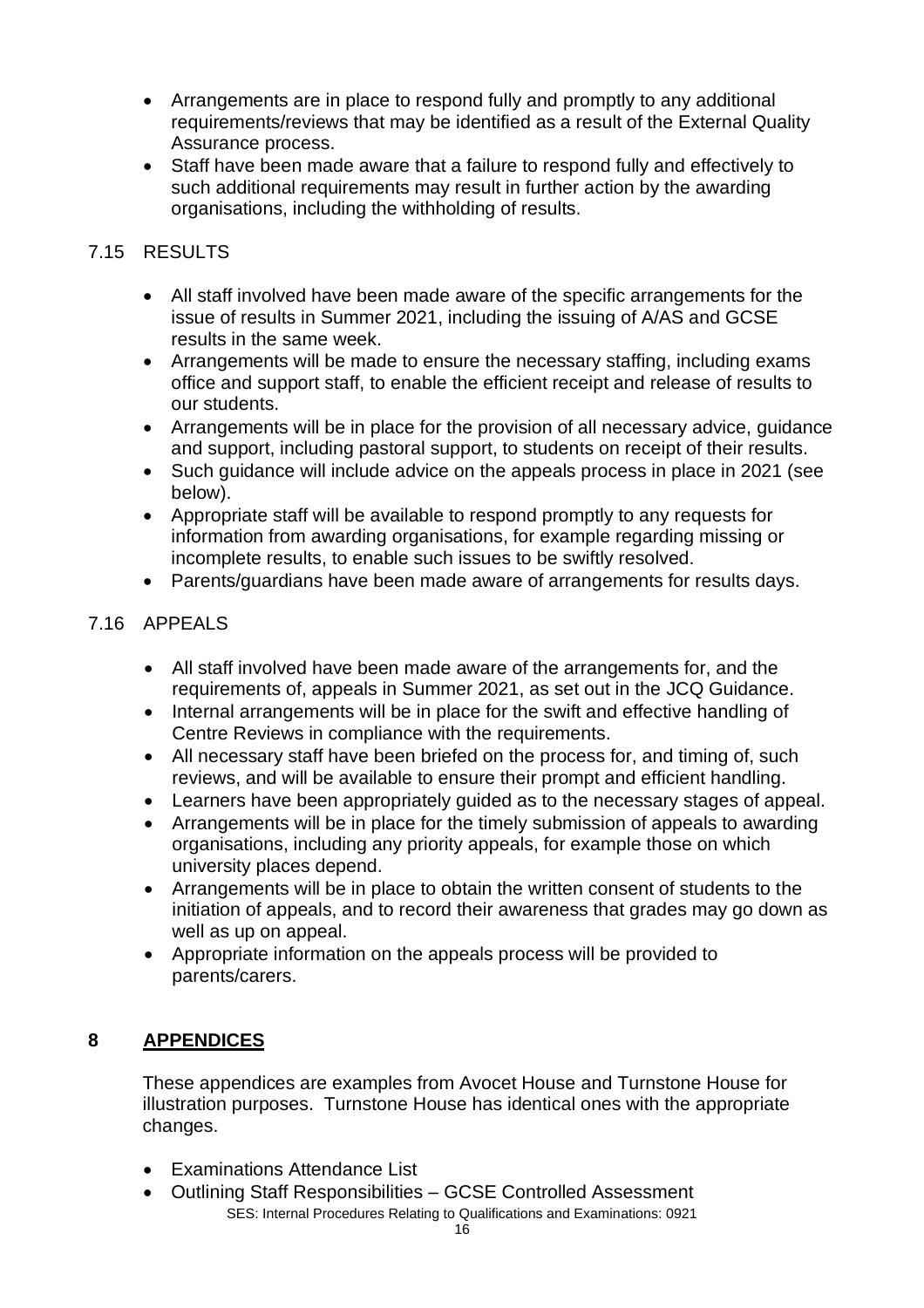- Risk Management Process
- Malpractice Log
- Edexcel Learner declaration
- BTEC Assessment Feedback Form
- BTEC Assignment Brief and Cover Sheet
- BTEC Flowchart: Plan-Deliver-Assess Process
- Edexcel Internal Verification Assessment Decision Forms and Assignment Briefs
- Edexcel Observation Record
- Edexcel Witness Statement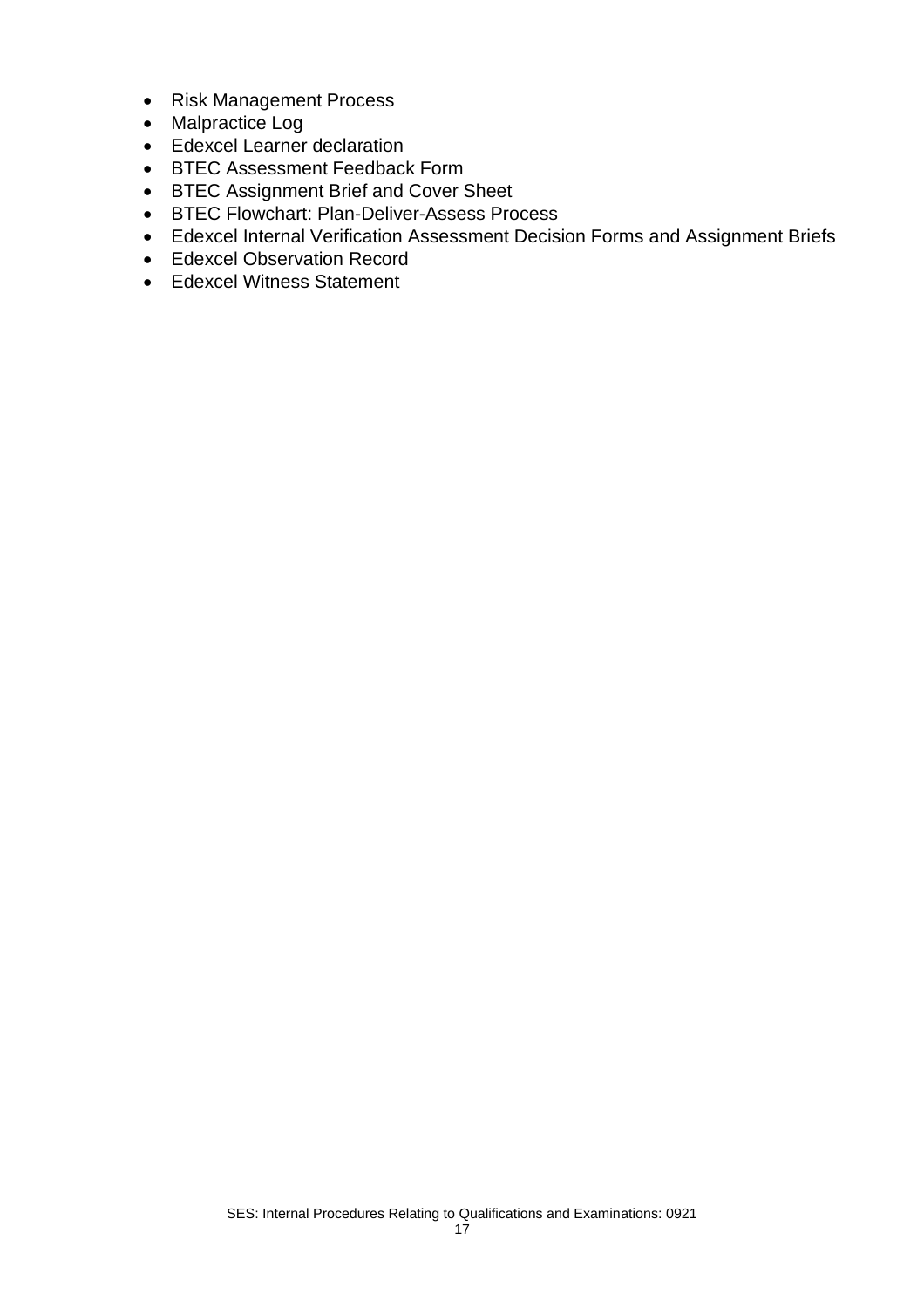#### **Avocet/Turnstone House Examinations Attendance List**

**Name of Examination: \_\_\_\_\_\_\_\_\_\_\_\_\_\_\_\_\_\_\_\_\_\_\_\_\_\_\_\_\_\_\_\_\_\_\_\_\_\_\_\_\_\_\_\_\_\_\_\_\_\_\_**

| <b>Candidate Name</b> | <b>Candidate Signature</b> | Date of<br><b>Birth</b> | Date of Test | <b>Time of Test</b> | Location | <b>Test Version</b> |
|-----------------------|----------------------------|-------------------------|--------------|---------------------|----------|---------------------|
|                       |                            |                         |              |                     |          |                     |
|                       |                            |                         |              |                     |          |                     |
|                       |                            |                         |              |                     |          |                     |
|                       |                            |                         |              |                     |          |                     |
|                       |                            |                         |              |                     |          |                     |
|                       |                            |                         |              |                     |          |                     |
|                       |                            |                         |              |                     |          |                     |
|                       |                            |                         |              |                     |          |                     |
|                       |                            |                         |              |                     |          |                     |
|                       |                            |                         |              |                     |          |                     |

Supervisor Name: \_\_\_\_\_\_\_\_\_\_\_\_\_\_\_\_\_\_\_\_\_\_\_\_\_\_\_\_\_\_\_\_\_\_\_\_\_\_\_\_\_\_\_\_\_\_

Supervisor Signature:\_\_\_\_\_\_\_\_\_\_\_\_\_\_\_\_\_\_\_\_\_\_\_\_\_\_\_\_\_\_\_\_\_\_\_\_\_\_\_\_\_\_\_\_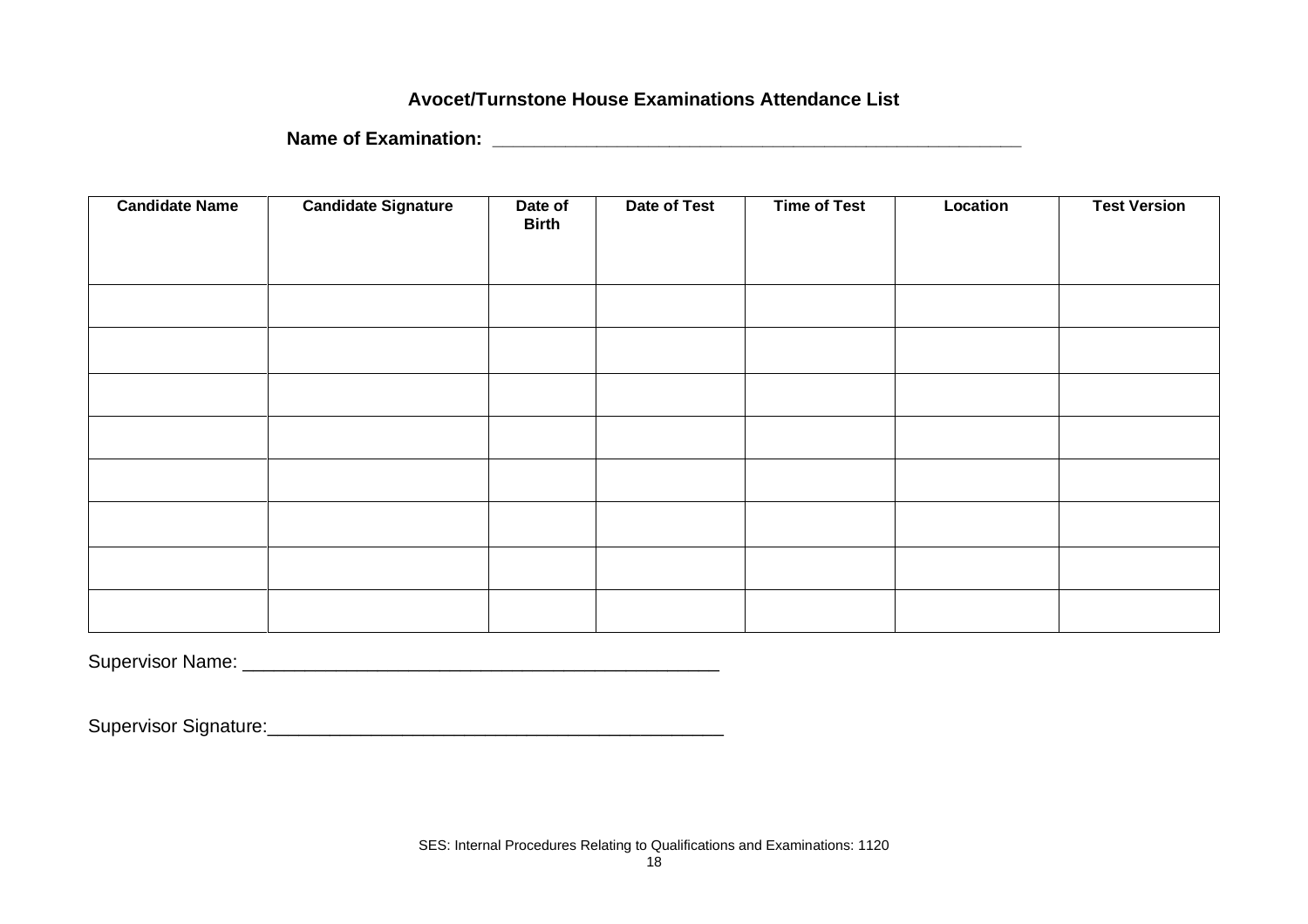#### **OUTLINING STAFF RESPONSIBILITIES – GCSE CONTROLLED ASSESSMENT**

#### **1 Head of Education**

- Accountable for the safe and secure conduct of controlled assessments. Ensure assessments comply with JCQ guidelines and awarding bodies' subject-specific instructions.
- At the start of the academic year, begin coordinating with subject teachers to schedule controlled assessments. (It is advisable that controlled assessments be spread throughout the academic years of key stage 4).
- Map overall resource management requirements for the year. As part of this resolve:
	- o clashes/ problems over the timing or operation of controlled assessments.
	- $\circ$  issues arising from the need for particular facilities (rooms, IT networks, time out of school etc.)
- Ensure that all staff involved have a calendar of events
- Create, publish and update an internal appeals policy for controlled assessments.
- Ensure access arrangements have been applied for.
- Work with teaching staff to ensure requirements for support staff are met.

#### **2 Head of Education/Deputy Head of Education**

- Decide on the awarding body and specification for a particular GCSE, in consultation with teaching staff where appropriate.
- Standardise internally the marking of all teachers involved in assessing an internally assessed component.
- Ensure that individual teachers understand their responsibilities with regard to controlled assessment.
- Ensure that individual teachers understand the requirements of the awarding body's specification and are familiar with the relevant teachers' notes, and any other subject specific instructions.
- Where appropriate, develop new assessment tasks or contextualize sample awarding body assessment tasks to meet local circumstances, in line with awarding body specifications and control requirements.

#### **3 Teaching Staff**

• Understand and comply with the general guidelines contained in the JCQ publication *Instructions for conducting controlled assessments*.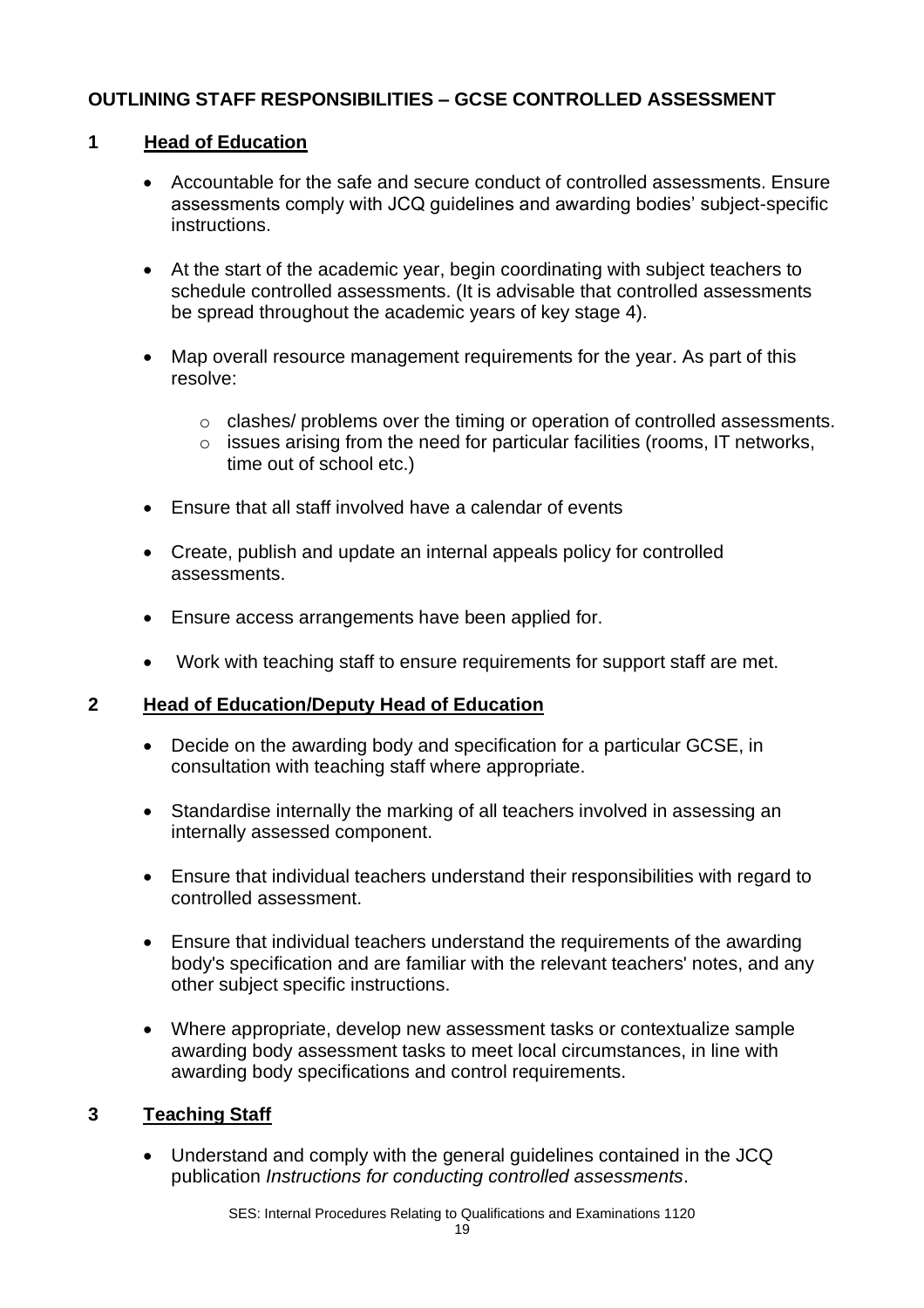- Understand and comply with the awarding body specification for conducting controlled assessments, including any subject-specific instructions, teachers' notes or additional information on the awarding body's website.
- Supply to the examinations officer details of all unit codes for controlled assessments.
- Obtain confidential materials/tasks set by awarding bodies in sufficient time to prepare for the assessment(s) and ensure that such materials are stored securely at all times.
- Supervise assessments (at the specified level of control). Undertake the tasks required under the regulations, only permitting assistance to students as the specification allows.
- Ensure that students and supervising teachers sign authentication forms on completion of an assessment.
- Mark internally assessed components using the mark schemes provided by the awarding body. Submit marks through the exams office to the awarding body when required, keeping a record of the marks awarded.
- Retain candidates' work securely between assessment sessions (if more than one).
- Post-completion, retain candidates' work securely until the closing date for enquiries about results. In the event that an enquiry is submitted, retain candidates work securely until the outcome of the enquiry and any subsequent appeal has been conveyed to the centre.
- Ask the Deputy Head of Education or Consultant for any assistance required for the administration and management of access arrangements.

#### **4 Examinations Officer (Deputy Head of Education)**

- Enter students for individual units, whether assessed by controlled assessment, external exam or on-screen test, before the deadline for final entries.
- Enter students' 'cash-in' codes for the terminal exam series.
- Where confidential materials are directly received by the administrator, to be responsible for receipt, safe storage and safe transmission, whether in CD or hard copy format.
- Download and distribute marksheets for teaching staff to use, and collect and send marksheets to awarding bodies before deadlines.
- On the few occasions where controlled assessment cannot be conducted in the Learning Centre arrange suitable accommodation where controlled assessment can be carried out.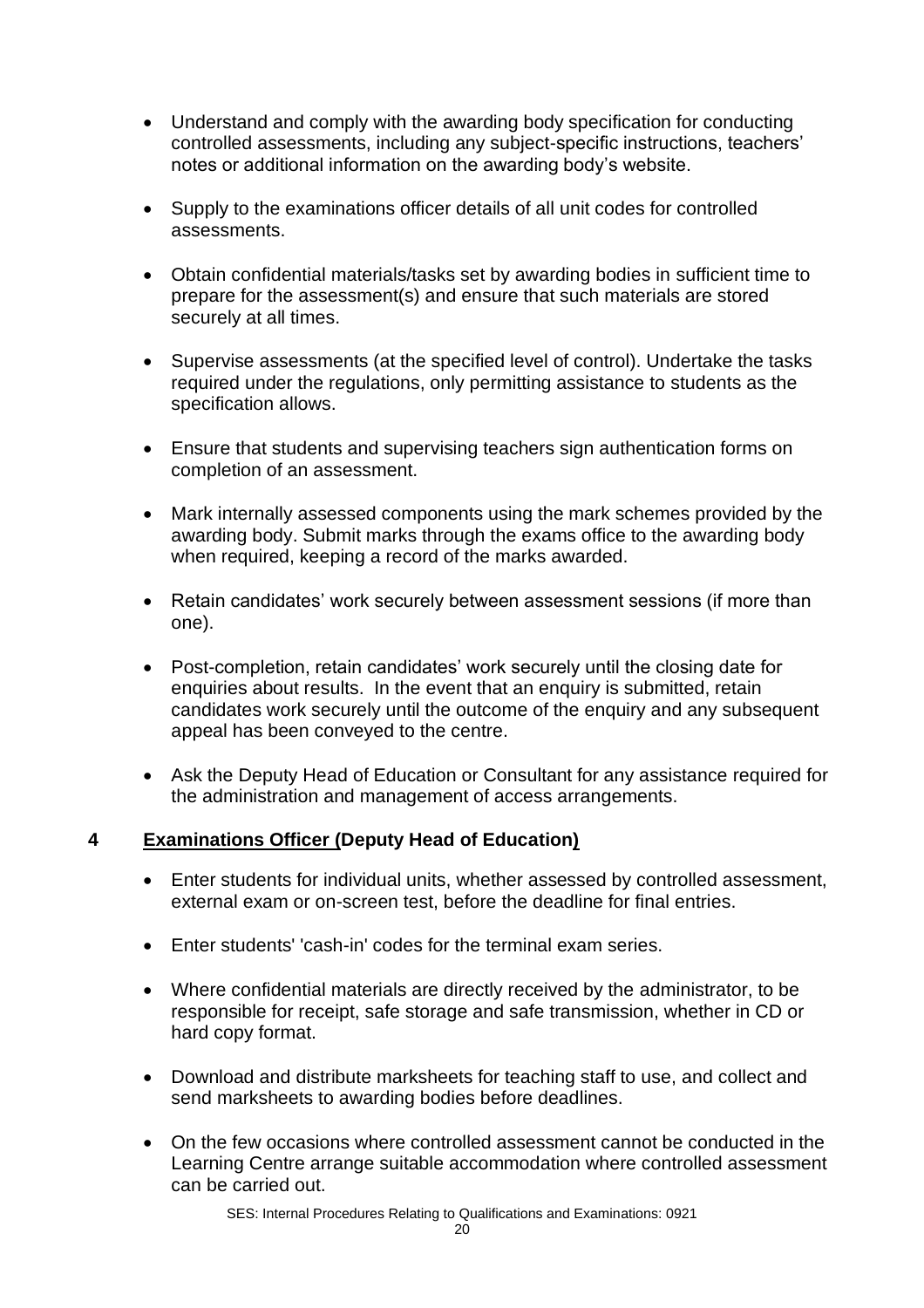| <b>Risk Management Process - Avocet/Turnstone House</b>                     |                                                                                                                |                                                                                                                                 |                                                                                  |  |  |  |
|-----------------------------------------------------------------------------|----------------------------------------------------------------------------------------------------------------|---------------------------------------------------------------------------------------------------------------------------------|----------------------------------------------------------------------------------|--|--|--|
| <b>Risks and Issues</b>                                                     | <b>Staff</b>                                                                                                   |                                                                                                                                 |                                                                                  |  |  |  |
|                                                                             | <b>Forward Planning</b>                                                                                        | <b>Action</b>                                                                                                                   |                                                                                  |  |  |  |
| Timetabling                                                                 |                                                                                                                |                                                                                                                                 |                                                                                  |  |  |  |
| Assessment schedule clashes with other<br>activities                        | Plan/establish priorities well ahead (e.g. start<br>of academic year) for all subjects or lines of<br>learning | Plan dates in consultation with school/home<br>calendar – negotiate with other parties                                          | <b>Head of Education</b><br>Deputy Head of Ed<br>(consult all teaching<br>staff) |  |  |  |
| Too many assessments close together<br>across subjects or lines of learning | Plan assessments so they are spaced over<br>the duration of the course                                         | Space assessments to at least allow<br>candidates some time between assessments                                                 | <b>Head of Education</b><br>Deputy Head of Ed                                    |  |  |  |
| <b>Accommodation</b>                                                        |                                                                                                                |                                                                                                                                 |                                                                                  |  |  |  |
| Insufficient space in Learning Centre for<br>candidates                     | Identify times when availability of Learning<br>Centre space is required solely for controlled<br>assessment   | Use more than one classroom area or multiple<br>sittings where necessary; relocate other<br>students to different working areas | <b>Head of Education</b><br>Inform Principal/RM                                  |  |  |  |
| Insufficient facilities for all candidates                                  | Careful planning ahead and booking of rooms<br>centre facilities                                               |                                                                                                                                 | <b>Head of Education</b>                                                         |  |  |  |
| Downloading awarding body set tasks                                         |                                                                                                                |                                                                                                                                 |                                                                                  |  |  |  |
| Avocet/Turnstone Network IT system<br>unavailable on day of assessment      | Download tasks well ahead of scheduled<br>assessment date in all cases                                         | Download tasks before scheduled date of<br>assessment                                                                           | Subject leader-consult<br>with Head of Education                                 |  |  |  |
| Teaching staff/assessors unable to access<br>task details                   | Test secure access rights ahead of schedule<br>every year and every session                                    | Ensure teaching staff/assessors have access<br>rights for correct area of awarding body secure<br>extranet sites ahead of time  | Head of Education to<br>liaise with all teaching<br>adults                       |  |  |  |
| Loss of task details in transmission                                        | Download tasks well ahead of scheduled<br>assessment date                                                      | Report loss to awarding body for replacement;<br>download again                                                                 | <b>Head of Education</b>                                                         |  |  |  |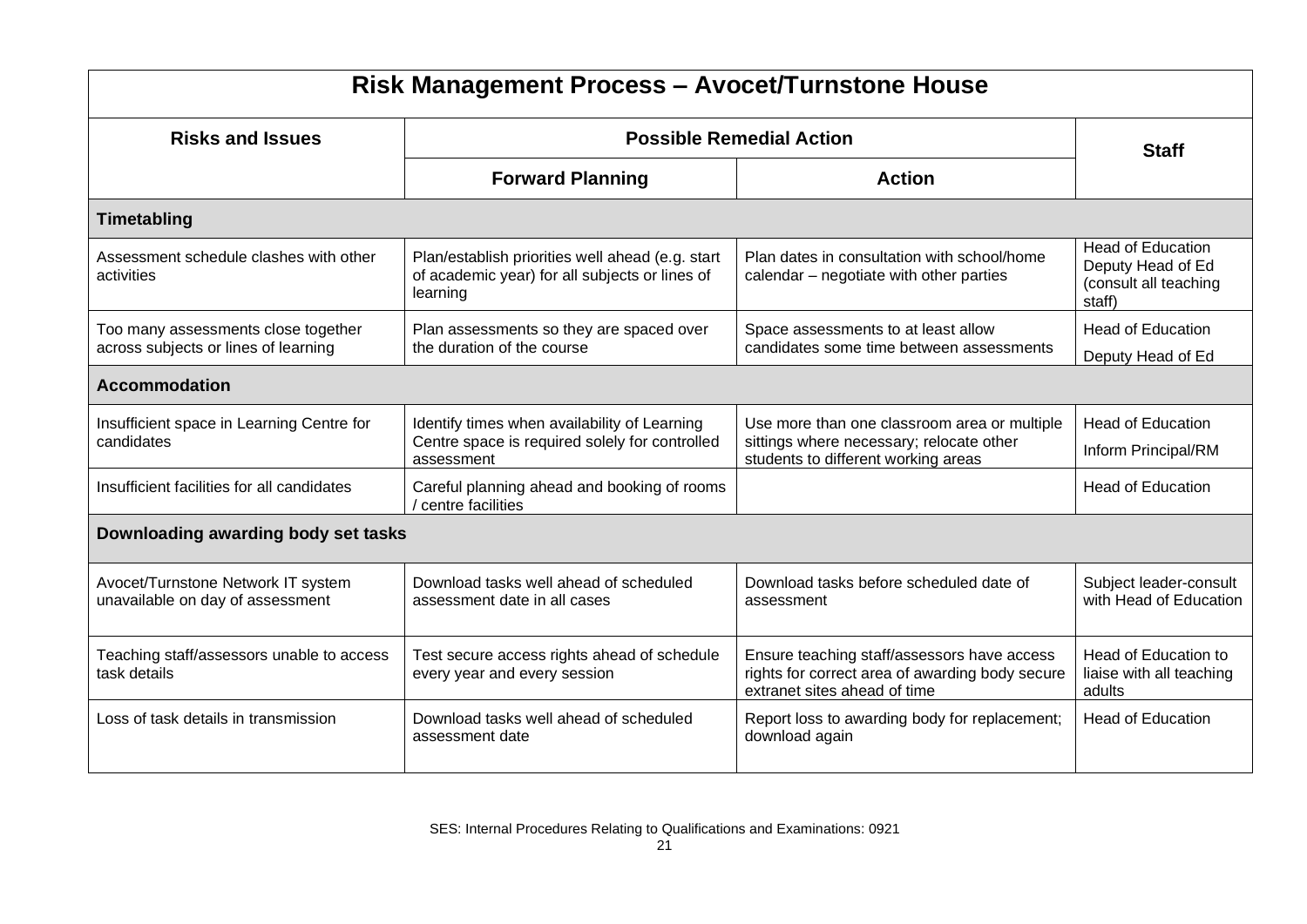| <b>Risk Management Process - Avocet/Turnstone House</b>                                                                           |                                                                                                                                                                          |                                                                                                                                                                |                                                                          |  |  |
|-----------------------------------------------------------------------------------------------------------------------------------|--------------------------------------------------------------------------------------------------------------------------------------------------------------------------|----------------------------------------------------------------------------------------------------------------------------------------------------------------|--------------------------------------------------------------------------|--|--|
| <b>Risks and Issues</b>                                                                                                           | <b>Staff</b>                                                                                                                                                             |                                                                                                                                                                |                                                                          |  |  |
|                                                                                                                                   | <b>Forward Planning</b>                                                                                                                                                  | <b>Action</b>                                                                                                                                                  |                                                                          |  |  |
| <b>Absent candidates</b>                                                                                                          |                                                                                                                                                                          |                                                                                                                                                                |                                                                          |  |  |
| Candidates absent for all or part of<br>assessment (various reasons)                                                              | Plan alternative session(s) for candidates                                                                                                                               |                                                                                                                                                                | Head of Education to<br>facilitate; consultation<br>with teaching staff  |  |  |
| Candidates have a scheduling clash for<br>exams or assessment (possibly offsite on<br>consortium teaching)                        | Always consider candidate timetables well<br>ahead and decide on priorities in advance to<br>scheduling clashes                                                          | Check before booking the date; provide an<br>alternative date, where necessary and consult<br>awarding body procedures for dealing with<br>timetabling clashes | Head of Education,<br>Deputy Head of Ed                                  |  |  |
| <b>Control levels for task taking</b>                                                                                             |                                                                                                                                                                          |                                                                                                                                                                |                                                                          |  |  |
| Ensure teaching staff/assessors know what<br>level is applicable and understand what is<br>involved. Provide training if required | Seek guidance from the awarding body;<br>thorough knowledge of specification and<br>criteria.                                                                            | Regular training sessions on controlled<br>assessment                                                                                                          | <b>Head of Education</b>                                                 |  |  |
| <b>Supervision</b>                                                                                                                |                                                                                                                                                                          |                                                                                                                                                                |                                                                          |  |  |
| Student study diary/plan not provided or<br>completed                                                                             | Ensure teaching staff/assessors are aware of<br>the need for study diary/plans to be<br>completed early in course                                                        | Ensure candidates start, continue and<br>complete study diary/plans that are signed<br>after every session (IF REQUIRED)                                       | Subject leaders/Head<br>of Education                                     |  |  |
| Teaching staff/assessors do not<br>understand supervision of controlled<br>assessment is their responsibility                     | Ensure teaching staff/assessors understand<br>nature of controlled assessments and their<br>role in supervision                                                          | Regular training sessions on controlled<br>assessment                                                                                                          | All teaching staff<br>responsibility, Head of<br><b>Education checks</b> |  |  |
| Suitable supervisor has not been arranged<br>for an assessment where teaching<br>staff/assessors are not supervising              | A suitable supervisor must be arranged for<br>any controlled assessment where a<br>teacher/assessor is not supervising, in line<br>with the awarding body specification. | Likely to involve member of care team - fully<br>briefed in advance of their responsibilities                                                                  | <b>Head of Education</b>                                                 |  |  |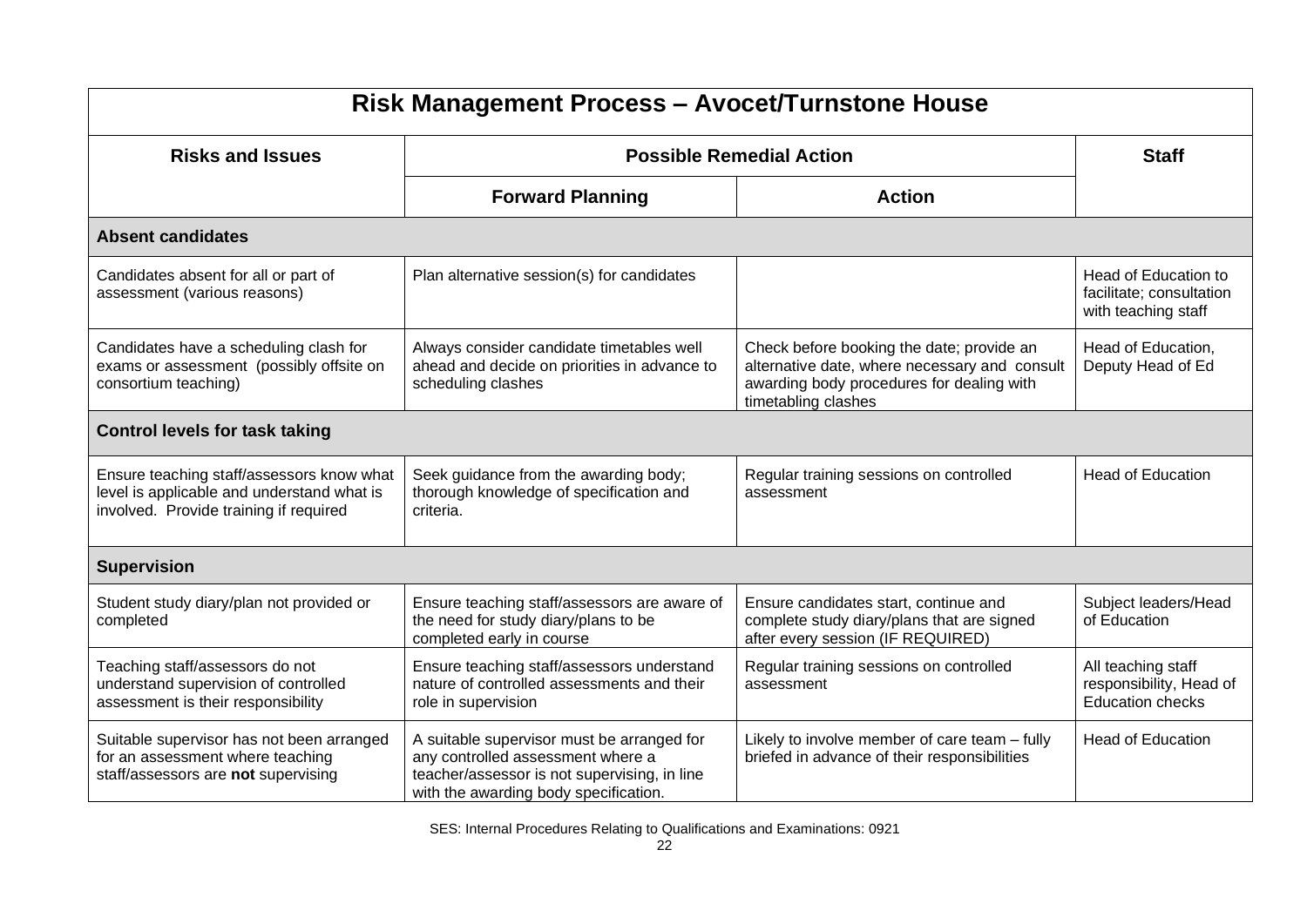| Risk Management Process - Avocet/Turnstone House                                      |                                                                                                                                                   |                                           |                                                                                                                                                         |  |  |
|---------------------------------------------------------------------------------------|---------------------------------------------------------------------------------------------------------------------------------------------------|-------------------------------------------|---------------------------------------------------------------------------------------------------------------------------------------------------------|--|--|
| <b>Risks and Issues</b>                                                               | <b>Possible Remedial Action</b>                                                                                                                   | <b>Staff</b>                              |                                                                                                                                                         |  |  |
|                                                                                       | <b>Forward Planning</b>                                                                                                                           | <b>Action</b>                             |                                                                                                                                                         |  |  |
| <b>Task setting</b>                                                                   |                                                                                                                                                   |                                           |                                                                                                                                                         |  |  |
| Teaching staff/assessors fail to correctly<br>set tasks                               | Ensure teaching staff/assessors understand the<br>task setting arrangements as defined in the<br>awarding body specification**                    | Seek guidance from the awarding body      | <b>Head of Education</b><br>internal monitoring                                                                                                         |  |  |
| Assessments have not been moderated as<br>required in the awarding body specification | Check specification and plan required<br>moderation appropriately                                                                                 | Seek guidance from the awarding body      | Head of Education to<br>insure internal<br>verification processes<br>are in place; teaching<br>staff to understand<br>requirements of<br>specifications |  |  |
| <b>Security of materials</b>                                                          |                                                                                                                                                   |                                           |                                                                                                                                                         |  |  |
| Assessment tasks not kept secure before<br>assessment                                 | Ensure teaching staff understand importance of<br>task security<br>Log maintained in main office to record delivery<br>of qualification materials | Request/obtain different assessment tasks | Head of Education to<br>ensure materials<br>secure, teaching staff<br>accountable for<br>security of materials<br>whilst assessment in<br>process       |  |  |
| Candidates' work not kept secure during or<br>after assessment                        | Define appropriate level of security, in line with<br>awarding body requirements, for each<br>department as necessary                             | Take materials to secure storage          | All staff responsible,<br>Head of Education to<br>monitor security                                                                                      |  |  |
| Insufficient or insecure storage space                                                | Look at provision for suitable storage early in<br>the course                                                                                     | Find alternative spaces                   | <b>Head of Education</b>                                                                                                                                |  |  |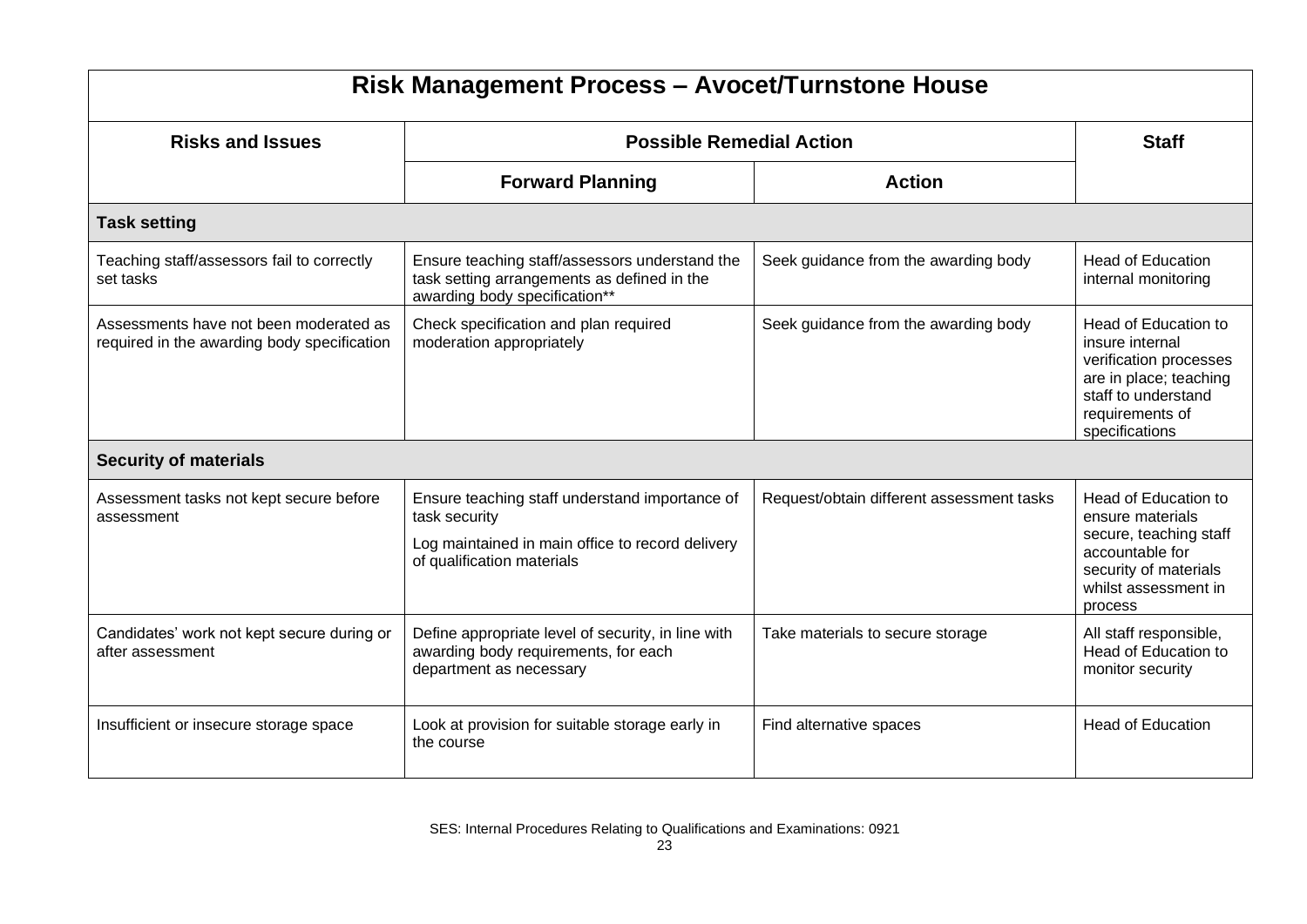| <b>Risk Management Process - Avocet/Turnstone House</b>                                                        |                                                                                                                                                                                                                            |                                                                                                              |                                                                                                                    |  |  |
|----------------------------------------------------------------------------------------------------------------|----------------------------------------------------------------------------------------------------------------------------------------------------------------------------------------------------------------------------|--------------------------------------------------------------------------------------------------------------|--------------------------------------------------------------------------------------------------------------------|--|--|
| <b>Risks and Issues</b>                                                                                        | <b>Staff</b>                                                                                                                                                                                                               |                                                                                                              |                                                                                                                    |  |  |
|                                                                                                                | <b>Forward Planning</b>                                                                                                                                                                                                    | <b>Action</b>                                                                                                |                                                                                                                    |  |  |
| <b>Deadlines</b>                                                                                               |                                                                                                                                                                                                                            |                                                                                                              |                                                                                                                    |  |  |
| Deadlines not met by candidates                                                                                | Ensure all candidates are briefed on<br>deadlines/penalties for not meeting them                                                                                                                                           | Mark what candidates have produced by<br>deadline and seek guidance from awarding<br>body on further action. | Subject leaders to<br>ensure effective<br>communication, Head of<br><b>Education monitor</b><br>integrity of staff |  |  |
| Deadlines for marking and/or paperwork<br>not met by teaching staff/assessors                                  | Ensure teaching staff/assessors are given<br>clear deadlines (prior to awarding body ones)<br>to complete marking/paperwork so they can<br>be processed by examinations offier and send<br>off marks ahead of AB deadlines | Seek guidance from awarding body                                                                             | Head of<br><b>Education/Deputy Head</b><br>of Ed to meet with<br>colleagues not meeting<br>professional deadlines  |  |  |
| <b>Authentication</b>                                                                                          |                                                                                                                                                                                                                            |                                                                                                              |                                                                                                                    |  |  |
| Candidate fails to sign authentification form                                                                  | Ensure all candidates have authentication<br>forms to sign and attach to work when it is<br>completed before handing in                                                                                                    | Find candidate and ensure form is signed                                                                     | Subject leaders,<br>assessors for each<br>subject                                                                  |  |  |
| Teaching staff/assessors fail to complete<br>authentication forms or leave before<br>completing authentication | Ensure teaching staff/assessors understand<br>importance of authentication forms and the<br>requirement of a signature                                                                                                     | Return form to staff for signature. Ensure<br>forms are signed as work is marked, not at<br>end of season    | Head of Education to<br>check paperwork                                                                            |  |  |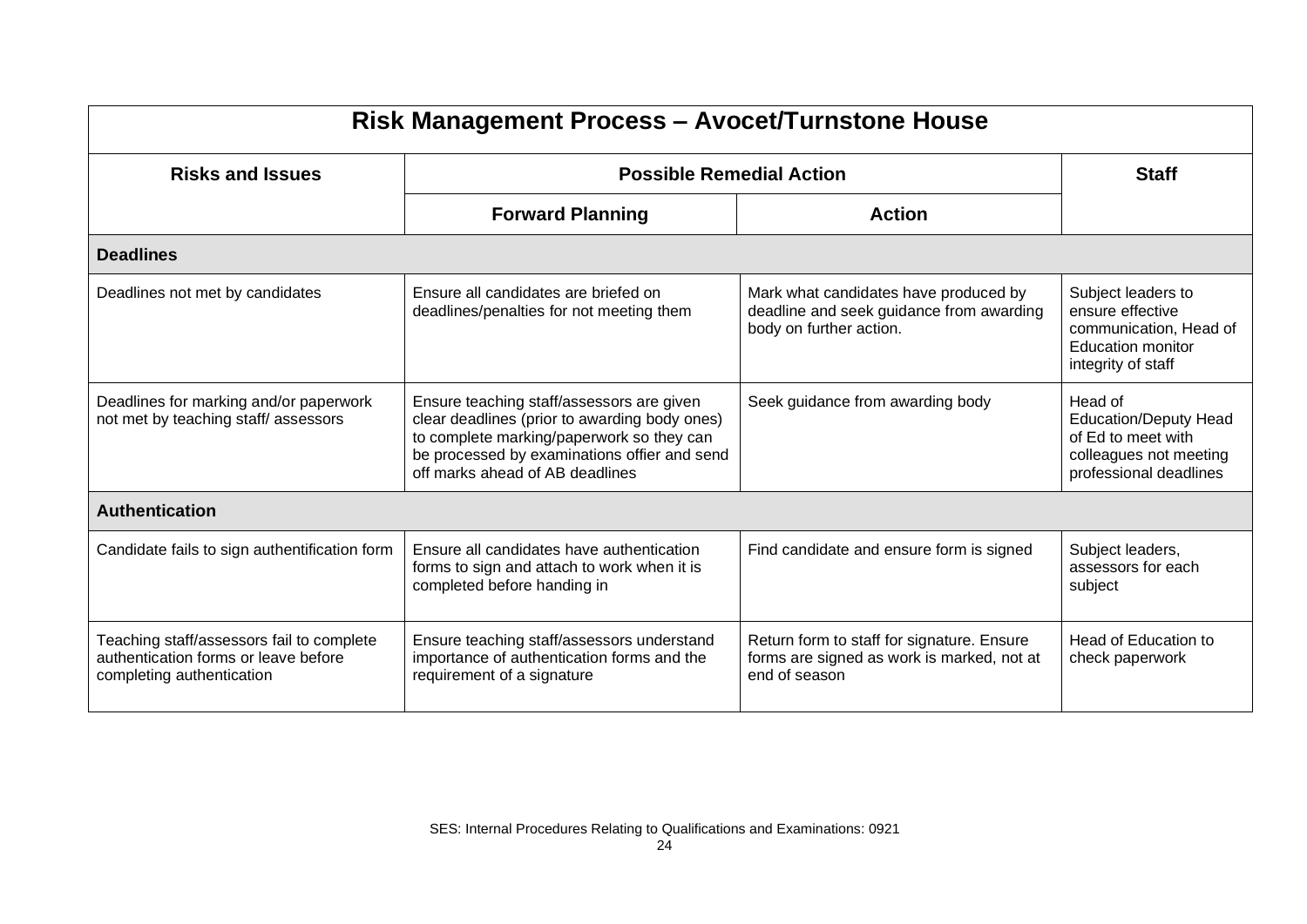| Risk Management Process - Avocet/Turnstone House                                 |                                                                                                                             |                                                                                            |                                                                         |  |  |
|----------------------------------------------------------------------------------|-----------------------------------------------------------------------------------------------------------------------------|--------------------------------------------------------------------------------------------|-------------------------------------------------------------------------|--|--|
| <b>Risks and Issues</b>                                                          | <b>Possible Remedial Action</b>                                                                                             | <b>Staff</b>                                                                               |                                                                         |  |  |
|                                                                                  | <b>Forward Planning</b>                                                                                                     | <b>Action</b>                                                                              |                                                                         |  |  |
| <b>Marking</b>                                                                   |                                                                                                                             |                                                                                            |                                                                         |  |  |
| Teaching staff/assessors interpret marking<br>descriptions incorrectly           | Ensure appropriate training and practicing of<br>marking. Plan for sampling of marking during the<br>practice phase.        | Arrange for remarking. Consult<br>awarding body specification for<br>appropriate procedure | Head of Education to<br>implement internal<br>verification process      |  |  |
| Centre does not run standardisation activity<br>as required by the awarding body | Plan against the requirements for standardisation<br>for the awarding body when and how this activity<br>will be conducted. | Check with the awarding body whether<br>a later standardisation event can be<br>arranged.  | Head of Education to<br>organise systematic<br>standardisation training |  |  |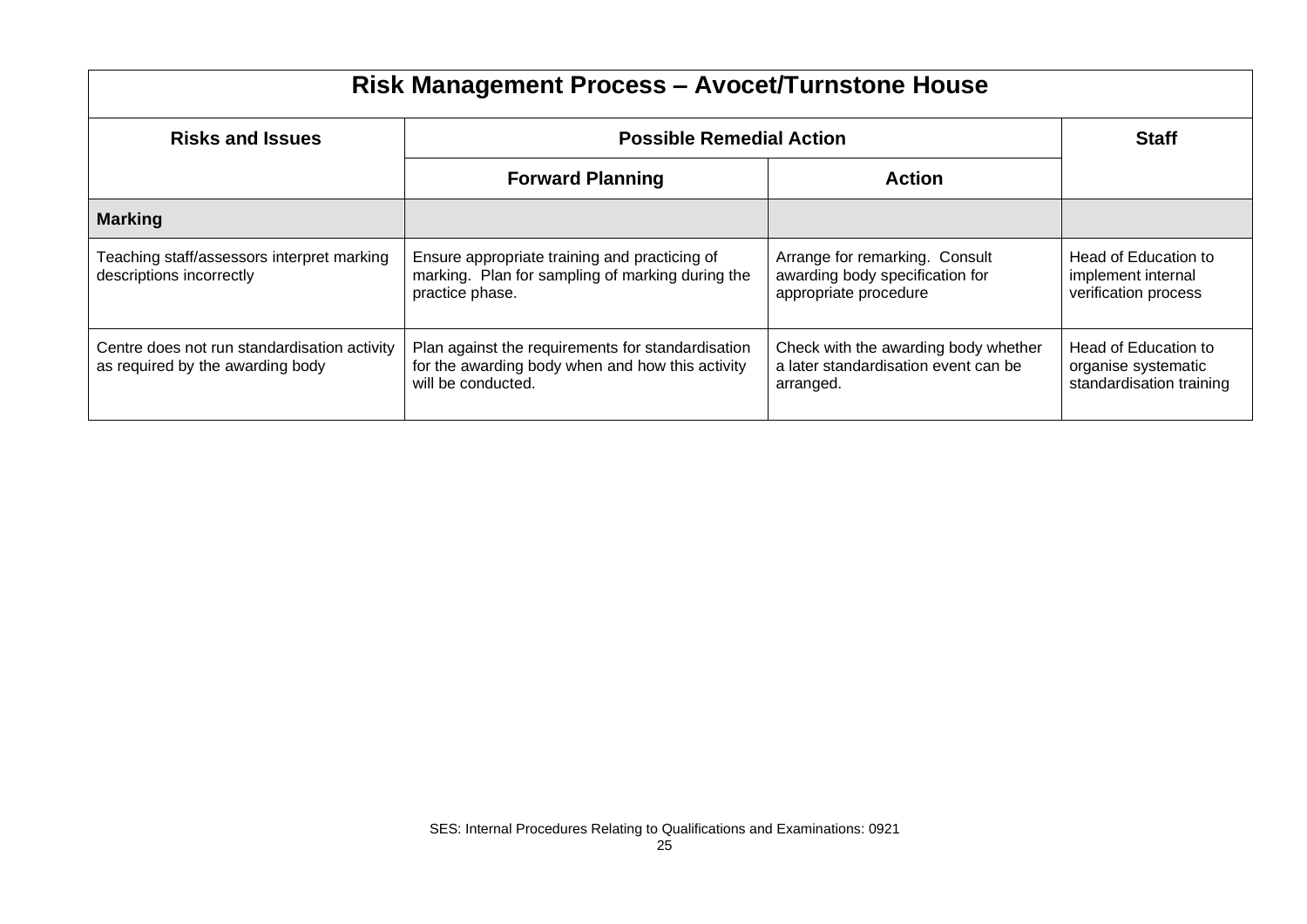#### **AVOCET/TURNSTONE HOUSE: MALPRACTICE LOG/UNUSUAL INCIDENTS**

| Date of Incident:                           | Student (s) Involved: | Supervisor: |
|---------------------------------------------|-----------------------|-------------|
|                                             |                       |             |
|                                             |                       |             |
|                                             |                       |             |
|                                             |                       |             |
| <b>Description of Incident</b>              |                       |             |
|                                             |                       |             |
|                                             |                       |             |
|                                             |                       |             |
|                                             |                       |             |
|                                             |                       |             |
|                                             |                       |             |
|                                             |                       |             |
| <b>Action Required</b>                      |                       |             |
|                                             |                       |             |
|                                             |                       |             |
|                                             |                       |             |
|                                             |                       |             |
|                                             |                       |             |
|                                             |                       |             |
|                                             |                       |             |
| <b>Action Completed</b>                     |                       |             |
|                                             |                       |             |
|                                             |                       |             |
|                                             |                       |             |
|                                             |                       |             |
|                                             |                       |             |
|                                             |                       |             |
| <b>Student(s) Signature (if applicable)</b> |                       |             |
| <b>Adult Signature:</b>                     |                       | <b>Date</b> |
|                                             |                       |             |
|                                             |                       |             |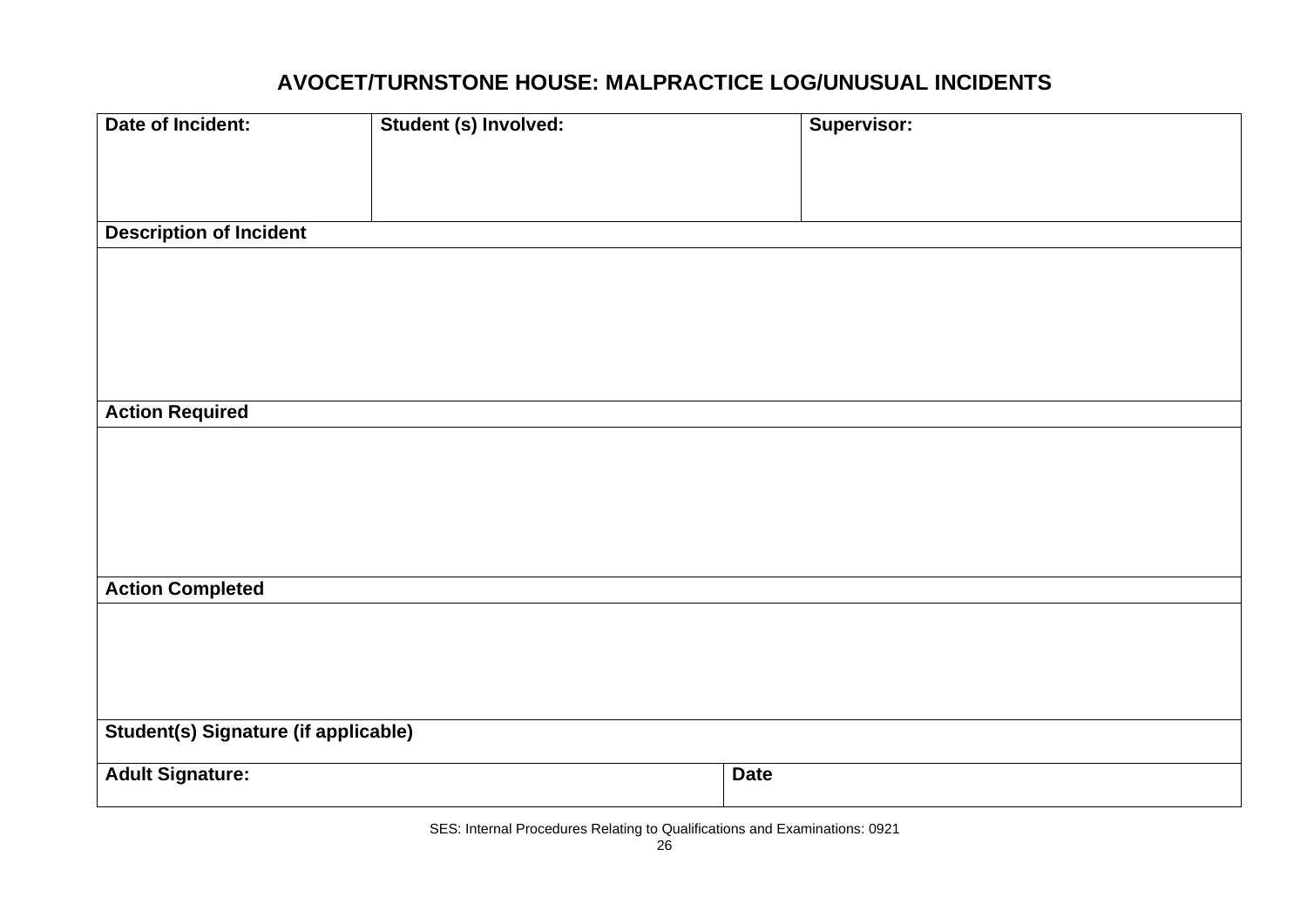

### **Examinations** Learner Declaration Form

| Programme Title:         |                         |
|--------------------------|-------------------------|
| Unit No/Title:           |                         |
| <b>Assignment Title:</b> |                         |
|                          |                         |
| Centre Name              | Centre No<br>and The No |

| <b>Learner's Declaration</b>                                                                                      |         |       |  |  |  |
|-------------------------------------------------------------------------------------------------------------------|---------|-------|--|--|--|
| I certify that the work submitted is my own.                                                                      |         |       |  |  |  |
| Signed:<br>Date:                                                                                                  |         |       |  |  |  |
| <b>Assessor's Declaration</b>                                                                                     |         |       |  |  |  |
| I certify that the work submitted by the learner named above is original and has been<br>completed independently. |         |       |  |  |  |
| Name of Assessor:                                                                                                 | Signed: | Date: |  |  |  |

SES: Internal Procedures Relating to Qualifications and Examinations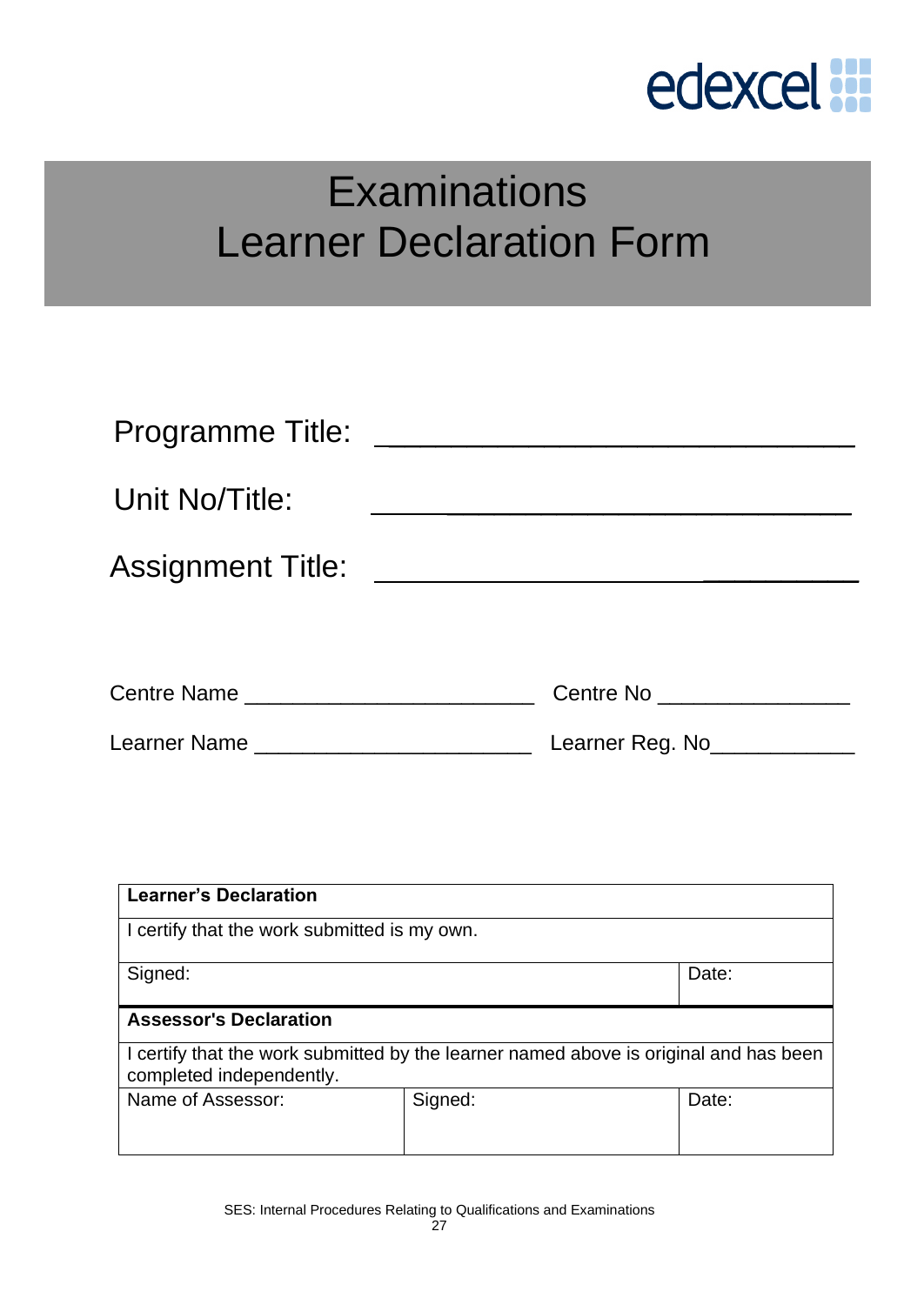#### **AVOCET/TURNSTONE HOUSE BTEC ASSESSMENT FEEDBACK**

| Student Name               |  |
|----------------------------|--|
| <b>Qualification Title</b> |  |
| <b>Unit Title</b>          |  |
| Unit Code                  |  |
|                            |  |
| <b>Assessor Name</b>       |  |
|                            |  |

| $\sim$<br>$\omega$ ate   |  |
|--------------------------|--|
| Jate<br>∶∩mr<br>upleuor. |  |

| Unit | <b>Assessment Criteria</b> | Number<br>(e.g. 1.1) | $(Y$ or N) | Achieved   Assessors   Date<br><b>Initials</b> |  |
|------|----------------------------|----------------------|------------|------------------------------------------------|--|
|      |                            |                      |            |                                                |  |
|      |                            |                      |            |                                                |  |
|      |                            |                      |            |                                                |  |

| Assessors Feedback (Include constructive comments, relevant to grading criteria and identifying<br>opportunities for improvement) |
|-----------------------------------------------------------------------------------------------------------------------------------|
|                                                                                                                                   |
|                                                                                                                                   |
|                                                                                                                                   |
|                                                                                                                                   |

| Assessor   |                                          | <b>Student</b> | Date: |  |
|------------|------------------------------------------|----------------|-------|--|
| signature: |                                          | signature:     |       |  |
|            |                                          |                |       |  |
|            | Suggested student actions:               |                |       |  |
|            |                                          |                |       |  |
|            |                                          |                |       |  |
|            |                                          |                |       |  |
|            |                                          |                |       |  |
|            |                                          |                |       |  |
|            |                                          |                |       |  |
|            |                                          |                |       |  |
|            | <b>Resubmission - Assessors Feedback</b> |                |       |  |
|            |                                          |                |       |  |
|            |                                          |                |       |  |
|            |                                          |                |       |  |
|            |                                          |                |       |  |
|            |                                          |                |       |  |
|            |                                          |                |       |  |
| Assessor   |                                          | <b>Student</b> | Date: |  |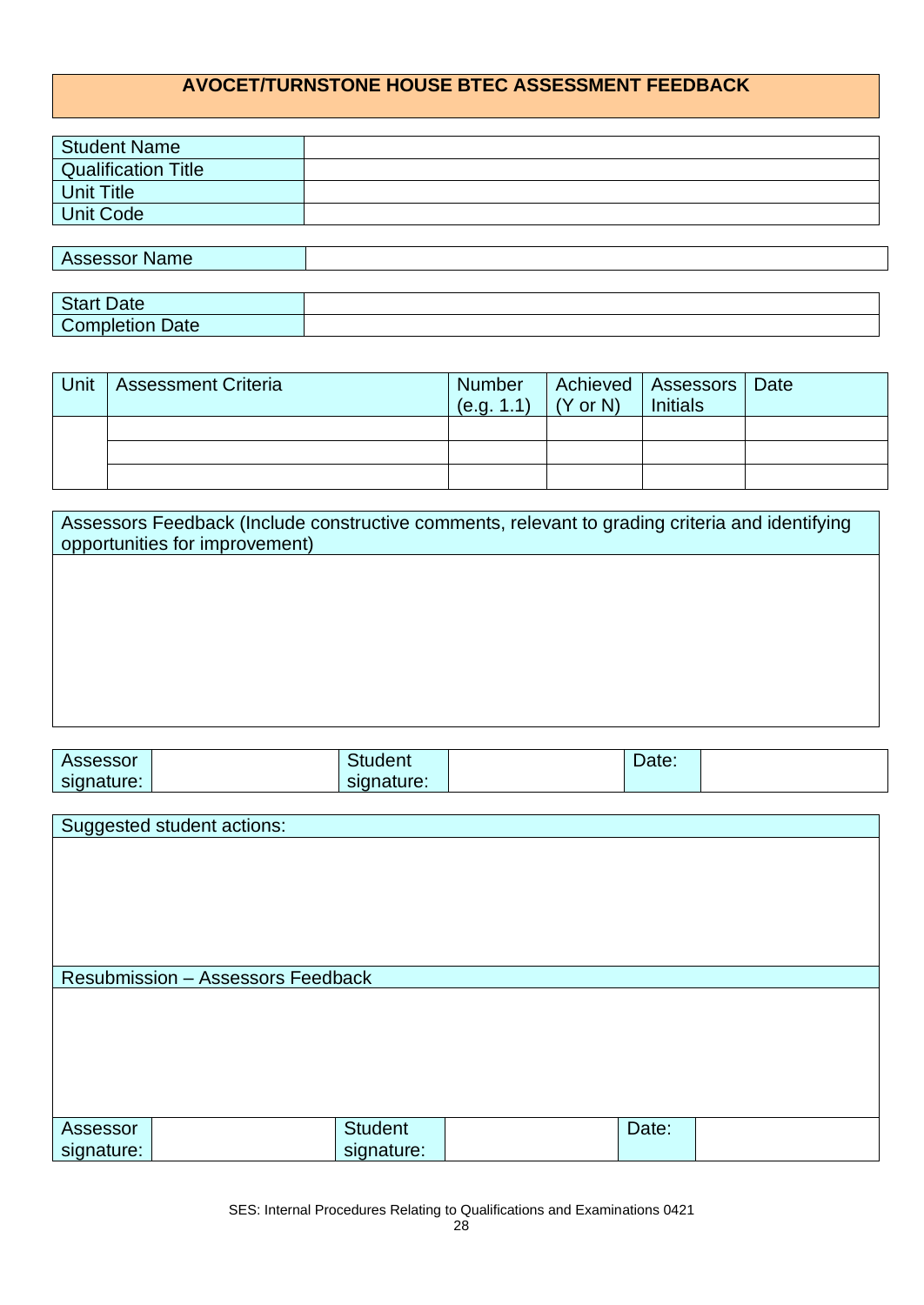#### **AVOCET/TURNSTONE HOUSE BTEC ASSIGNMENT BRIEF**

| <b>Qualification Title</b> |  |
|----------------------------|--|
| Unit Title                 |  |
| Unit Code                  |  |
| <b>Credit Value</b>        |  |

| <b>Student Name</b>  |  |
|----------------------|--|
| <b>Assessor Name</b> |  |
| Internal Verifier    |  |

| $\sim$<br><b>Date</b><br>ں امات |  |
|---------------------------------|--|
| Date<br>$\blacksquare$<br>.     |  |

Assignment Overview (to include vocational scenario and/or context)

| <b>Learning Outcome</b> | <b>Assessment Criteria</b> |
|-------------------------|----------------------------|
|                         |                            |
|                         |                            |
|                         |                            |

| Tasks (target assessment criteria identified) | Required Assessment Evidence (with<br>timescales where appropriate) |
|-----------------------------------------------|---------------------------------------------------------------------|
| Task 1                                        |                                                                     |
| Task 2                                        |                                                                     |
| Task 3                                        |                                                                     |
| Task 4                                        |                                                                     |
| Task 5                                        |                                                                     |
| Task 6                                        |                                                                     |
| Task 7                                        |                                                                     |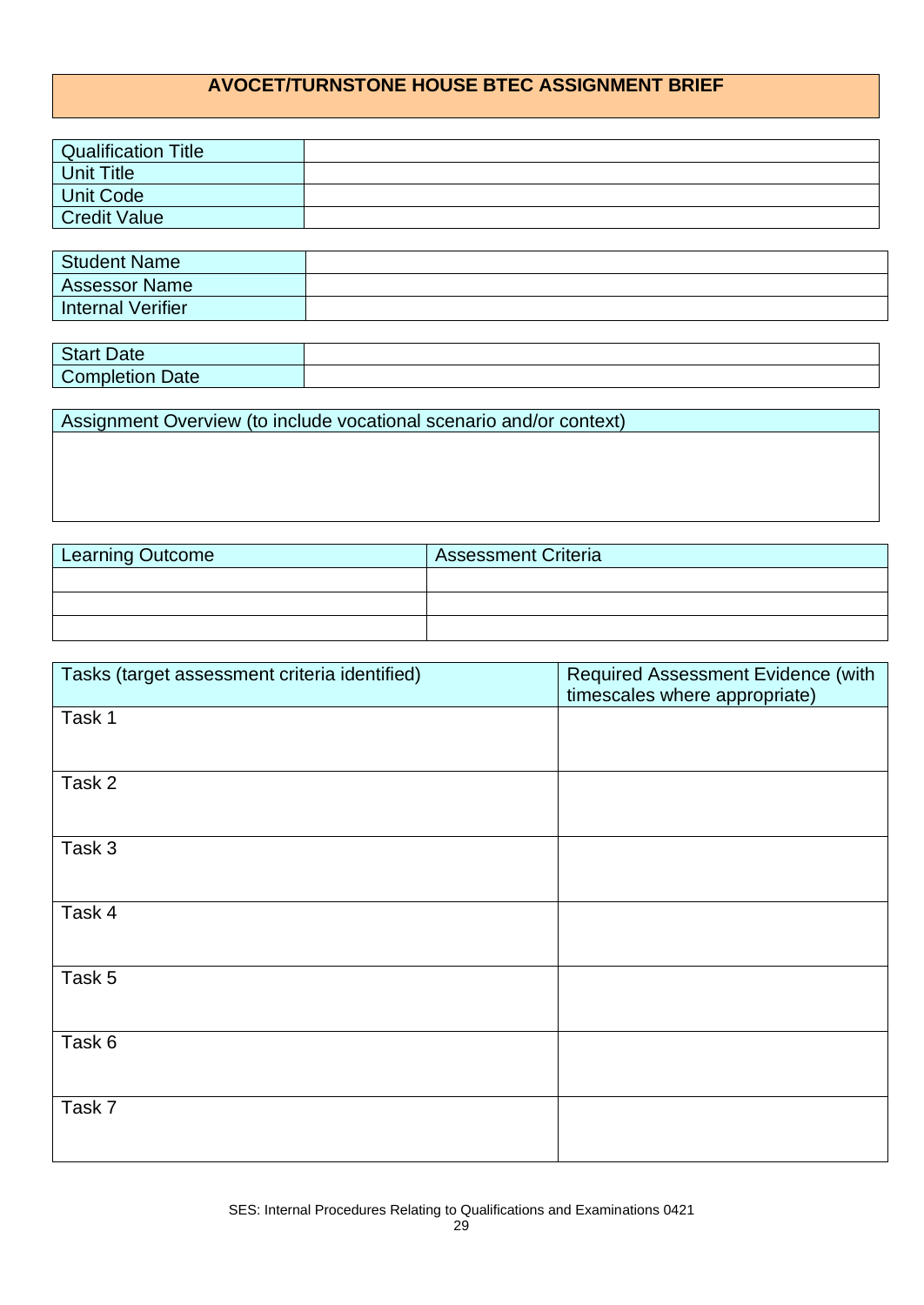#### **AVOCET/TURNSTONE HOUSE ASSIGNMENT COVER SHEET**

| Qualification Title |  |
|---------------------|--|
| <b>Unit Title</b>   |  |
| <b>Unit Code</b>    |  |
| Credit Value        |  |

| Start Date             |  |
|------------------------|--|
| <b>Completion Date</b> |  |
| <b>Submission Date</b> |  |

| <b>Assignment Writer</b>           |  |
|------------------------------------|--|
| Assessor                           |  |
| <b>Internal Verifier</b>           |  |
| <b>Brief Internal Verification</b> |  |
| Date                               |  |

| <b>Student Name</b> |  |
|---------------------|--|
|                     |  |

\_\_\_\_\_\_\_\_\_\_\_\_\_\_\_\_\_\_\_\_\_\_\_\_\_\_ (date)

| I certify that this is my own work: | (signature of learner) |
|-------------------------------------|------------------------|
|                                     |                        |

Assessor: \_\_\_\_\_\_\_\_\_\_\_\_\_\_\_\_\_\_\_\_\_\_\_\_\_\_ (signature)

\_\_\_\_\_\_\_\_\_\_\_\_\_\_\_\_\_\_\_\_\_\_\_\_\_\_(date)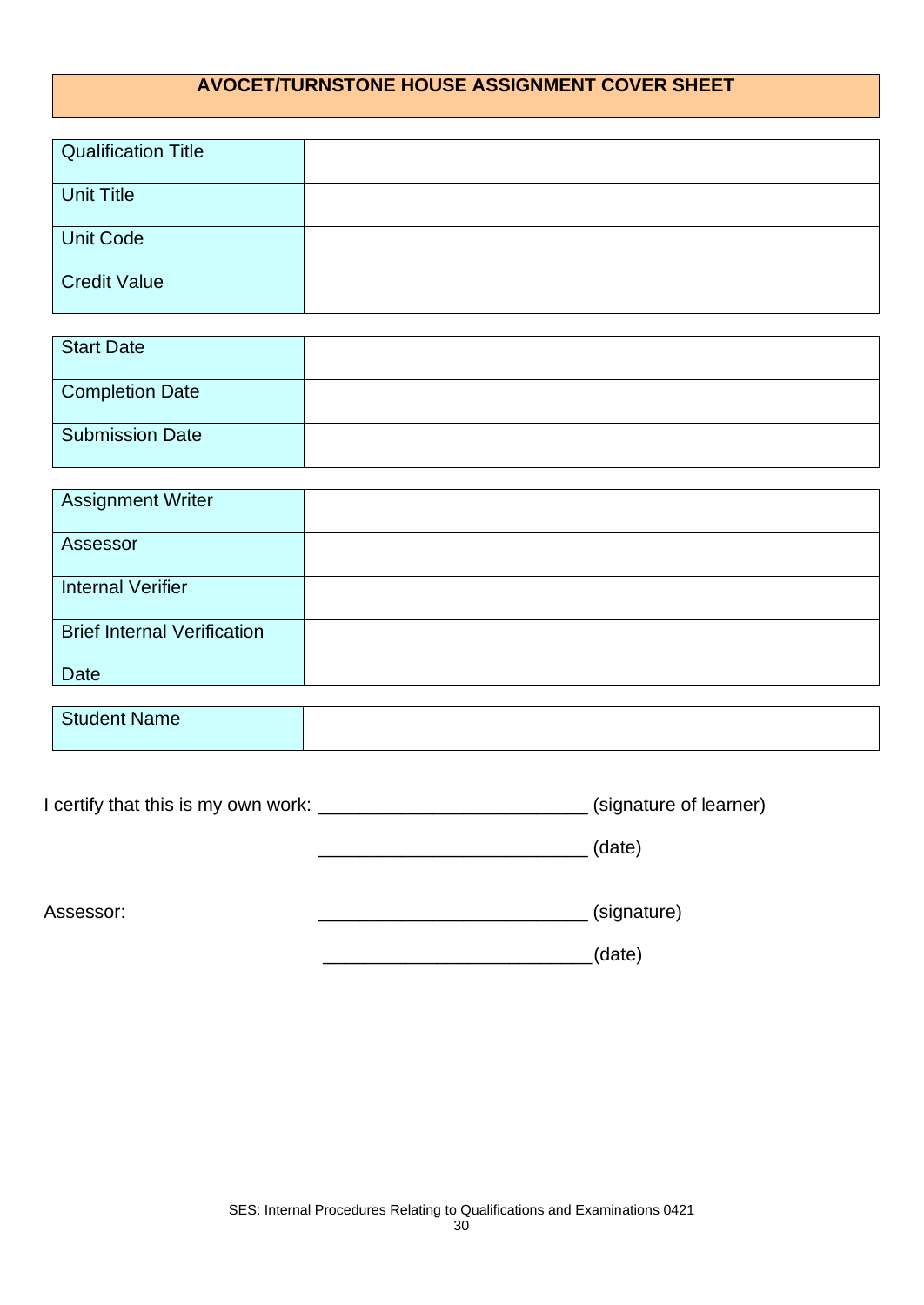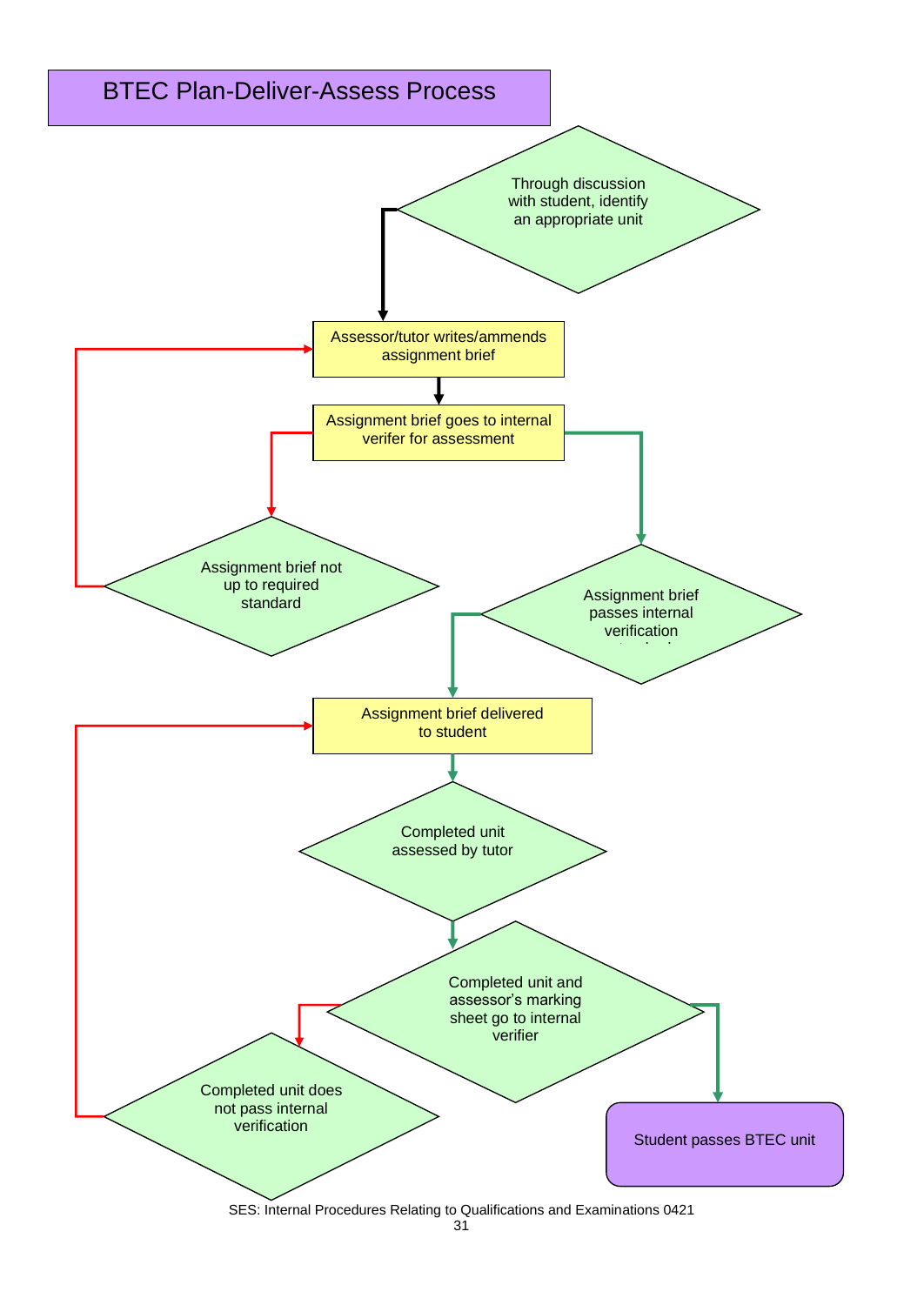## edexcel :

#### **INTERNAL VERIFICATION – ASSESSMENT DECISIONS**

| Award                                                                                                 |                                                                                                                                                      |          |          | <b>Assessor</b> |  |  |  |  |
|-------------------------------------------------------------------------------------------------------|------------------------------------------------------------------------------------------------------------------------------------------------------|----------|----------|-----------------|--|--|--|--|
| Unit $(s)$                                                                                            |                                                                                                                                                      |          |          |                 |  |  |  |  |
| Assignment title                                                                                      |                                                                                                                                                      |          |          |                 |  |  |  |  |
| Learner's name                                                                                        |                                                                                                                                                      |          |          |                 |  |  |  |  |
| List which assessment and<br>grading criteria the assessor<br>has awarded                             |                                                                                                                                                      |          |          |                 |  |  |  |  |
| Do the assessment and<br>grading criteria awarded<br>match those targeted by the<br>assignment brief? |                                                                                                                                                      | Y/N      | Details: |                 |  |  |  |  |
| Has the work been assessed<br>accurately?                                                             |                                                                                                                                                      | Y/N      | Details: |                 |  |  |  |  |
| learner:<br>$\bullet$<br>$\bullet$<br>criteria?<br>$\bullet$<br>$\bullet$                             | Is the feedback to the<br>Constructive?<br>Linked to relevant grading<br>Identifying opportunities<br>for improved performance?<br>Agreeing actions? | Y/N      | Details: |                 |  |  |  |  |
| need amending?                                                                                        | Does the grading decision                                                                                                                            | Y/N      | Details: |                 |  |  |  |  |
|                                                                                                       | Remedial action taken                                                                                                                                | Details: |          |                 |  |  |  |  |
| <b>Internal Verifier</b>                                                                              |                                                                                                                                                      |          |          | <b>Date</b>     |  |  |  |  |
| (if required)                                                                                         | <b>Lead Internal Verifier</b>                                                                                                                        |          |          | <b>Date</b>     |  |  |  |  |
|                                                                                                       | <b>Confirm Action completed</b>                                                                                                                      |          |          | <b>Date</b>     |  |  |  |  |
| <b>Assessor signature</b>                                                                             |                                                                                                                                                      |          |          | <b>Date</b>     |  |  |  |  |
|                                                                                                       | <b>Internal Verifier signature</b>                                                                                                                   |          |          | <b>Date</b>     |  |  |  |  |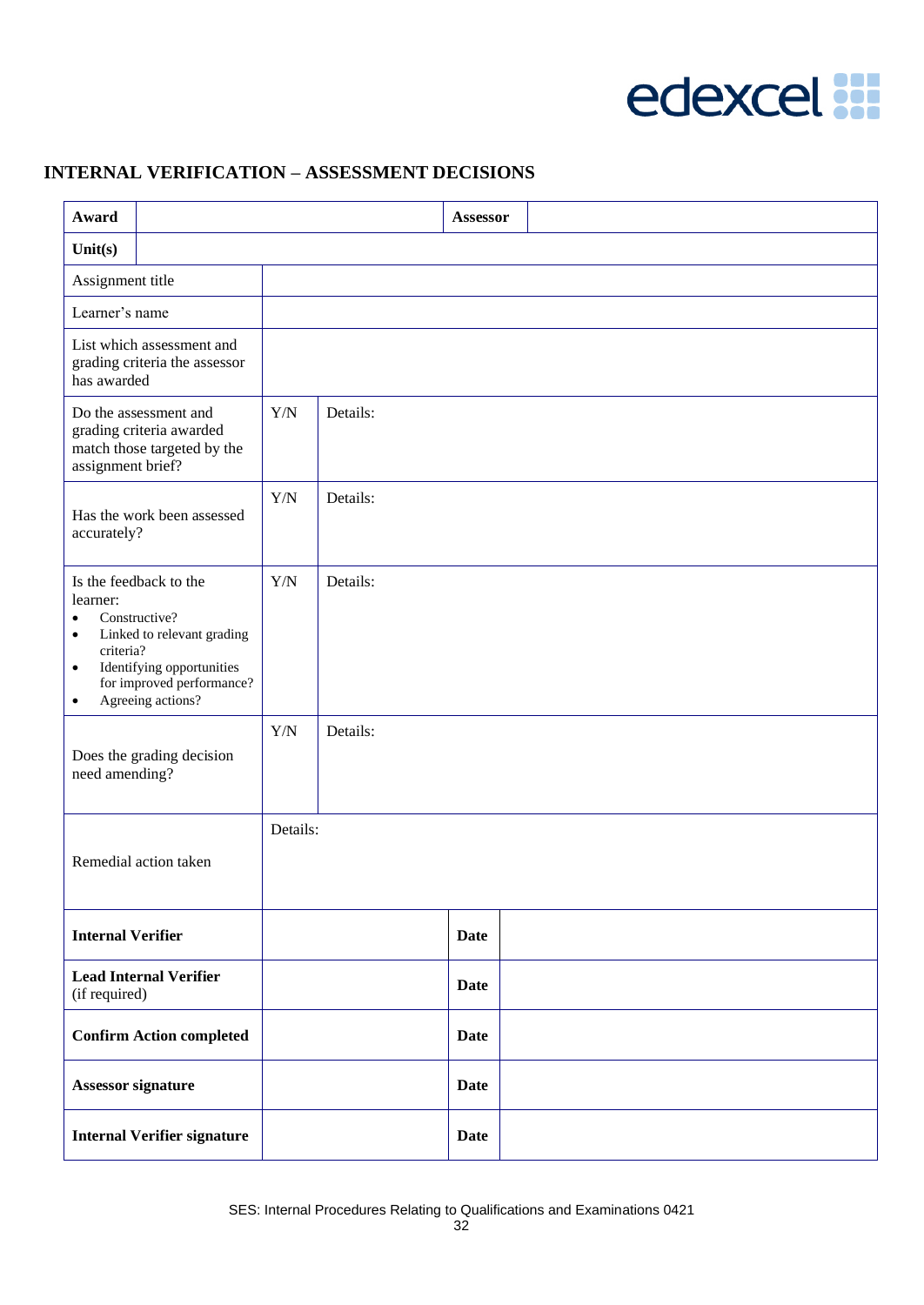

#### **INTERNAL VERIFICATION – ASSIGNMENT BRIEFS**

| Award                                                                                                                                                                                              |  |               |                 |             |  |
|----------------------------------------------------------------------------------------------------------------------------------------------------------------------------------------------------|--|---------------|-----------------|-------------|--|
| Unit                                                                                                                                                                                               |  |               |                 |             |  |
| <b>Assessor</b>                                                                                                                                                                                    |  |               |                 |             |  |
| <b>INTERNAL VERIFIER CHECKLIST</b>                                                                                                                                                                 |  |               | <b>Comments</b> |             |  |
| Are accurate programme details shown?                                                                                                                                                              |  | $Y/N^*$       |                 |             |  |
| Are accurate unit details shown?                                                                                                                                                                   |  | $Y/N^*$       |                 |             |  |
| Are clear deadlines for assessment given?                                                                                                                                                          |  | ${\rm Y/N^*}$ |                 |             |  |
| Is this assignment for whole or part of a<br>unit?                                                                                                                                                 |  | W/P           |                 |             |  |
| Are the Assessment and Grading Criteria to<br>be addressed listed?                                                                                                                                 |  | $Y/N^*$       |                 |             |  |
| Does each task show which criteria are<br>being addressed?                                                                                                                                         |  | $Y/N^*$       |                 |             |  |
| Are these criteria actually addressed by the<br>tasks?                                                                                                                                             |  | $Y/N^*$       |                 |             |  |
| Is it clear what evidence the learner needs to<br>generate?                                                                                                                                        |  | $Y/N^*$       |                 |             |  |
| Are the activities appropriate?                                                                                                                                                                    |  | $Y/N^*$       |                 |             |  |
| Is there a scenario or vocational context?                                                                                                                                                         |  | $Y/N^*$       |                 |             |  |
| Is the language and presentation<br>appropriate?                                                                                                                                                   |  | $Y/N^*$       |                 |             |  |
| Is the timescale for the assignment<br>appropriate?                                                                                                                                                |  | $Y/N^*$       |                 |             |  |
| Overall, is the assignment fit for purpose?<br>(Feedback/Comments)                                                                                                                                 |  | $Y/N^*$       |                 |             |  |
| *If 'No' is recorded and the Internal Verifier recommends remedial action before the brief is issued, the Assessor and the<br>Internal Verifier should confirm that the action has been undertaken |  |               |                 |             |  |
| <b>Internal Verifier</b>                                                                                                                                                                           |  |               |                 | <b>Date</b> |  |
| <b>Lead Internal</b><br>Verifier (if required)                                                                                                                                                     |  |               |                 | Date        |  |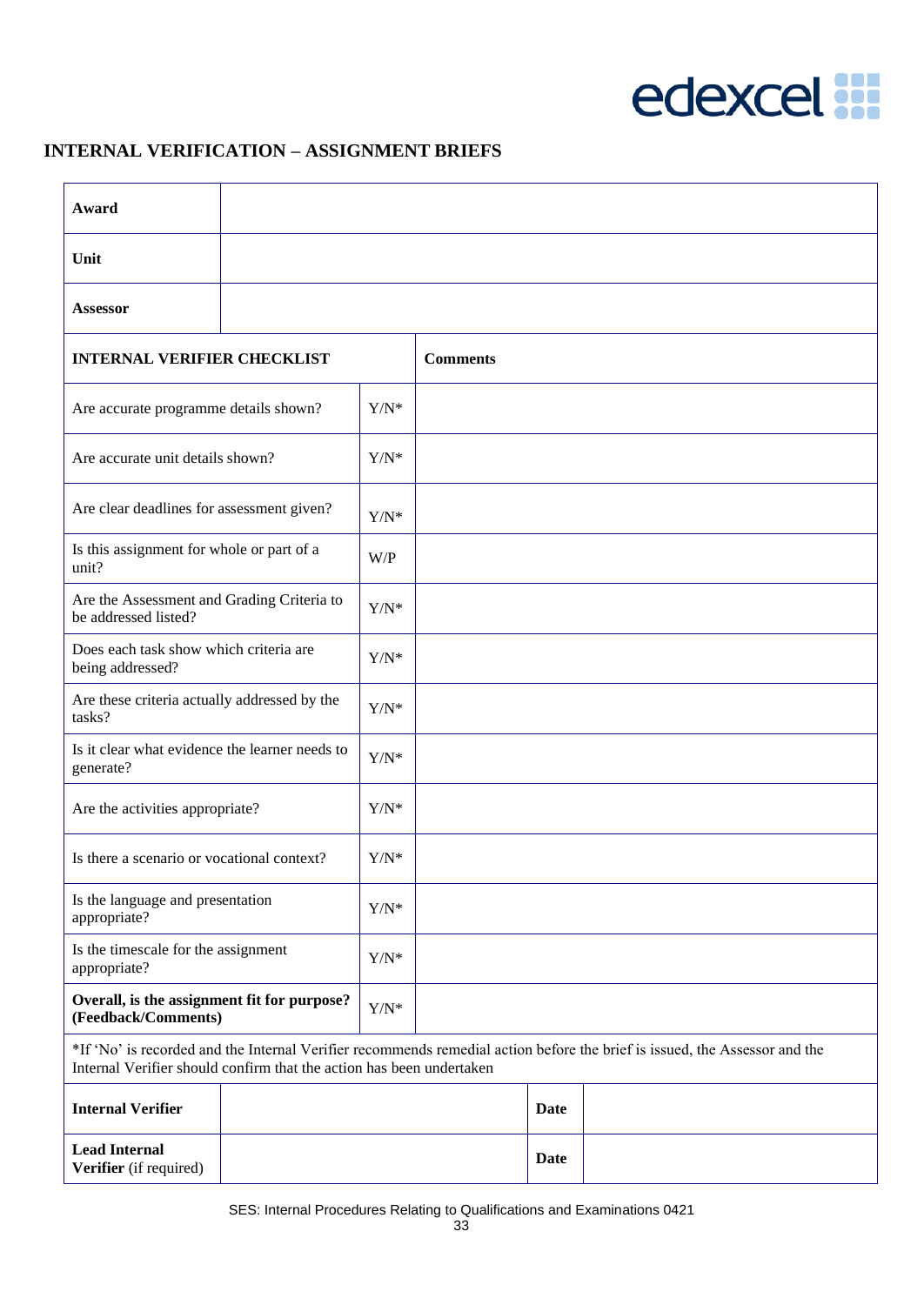

**Action required:**

**Action taken:**

| <b>Assessor</b>          |                                                                                                                                                                                                                                                                                                                                                                                      |
|--------------------------|--------------------------------------------------------------------------------------------------------------------------------------------------------------------------------------------------------------------------------------------------------------------------------------------------------------------------------------------------------------------------------------|
| <b>Signature</b>         | <b>Date</b>                                                                                                                                                                                                                                                                                                                                                                          |
| <b>Internal Verifier</b> |                                                                                                                                                                                                                                                                                                                                                                                      |
| <b>Signature</b>         | <b>Date</b>                                                                                                                                                                                                                                                                                                                                                                          |
|                          | $\overline{O}$ $\overline{O}$ $\overline{O}$ $\overline{O}$ $\overline{O}$ $\overline{O}$ $\overline{O}$ $\overline{O}$ $\overline{O}$ $\overline{O}$ $\overline{O}$ $\overline{O}$ $\overline{O}$ $\overline{O}$ $\overline{O}$ $\overline{O}$ $\overline{O}$ $\overline{O}$ $\overline{O}$ $\overline{O}$ $\overline{O}$ $\overline{O}$ $\overline{O}$ $\overline{O}$ $\overline{$ |

SES: Internal Procedures Relating to Qualifications and Examinations 0421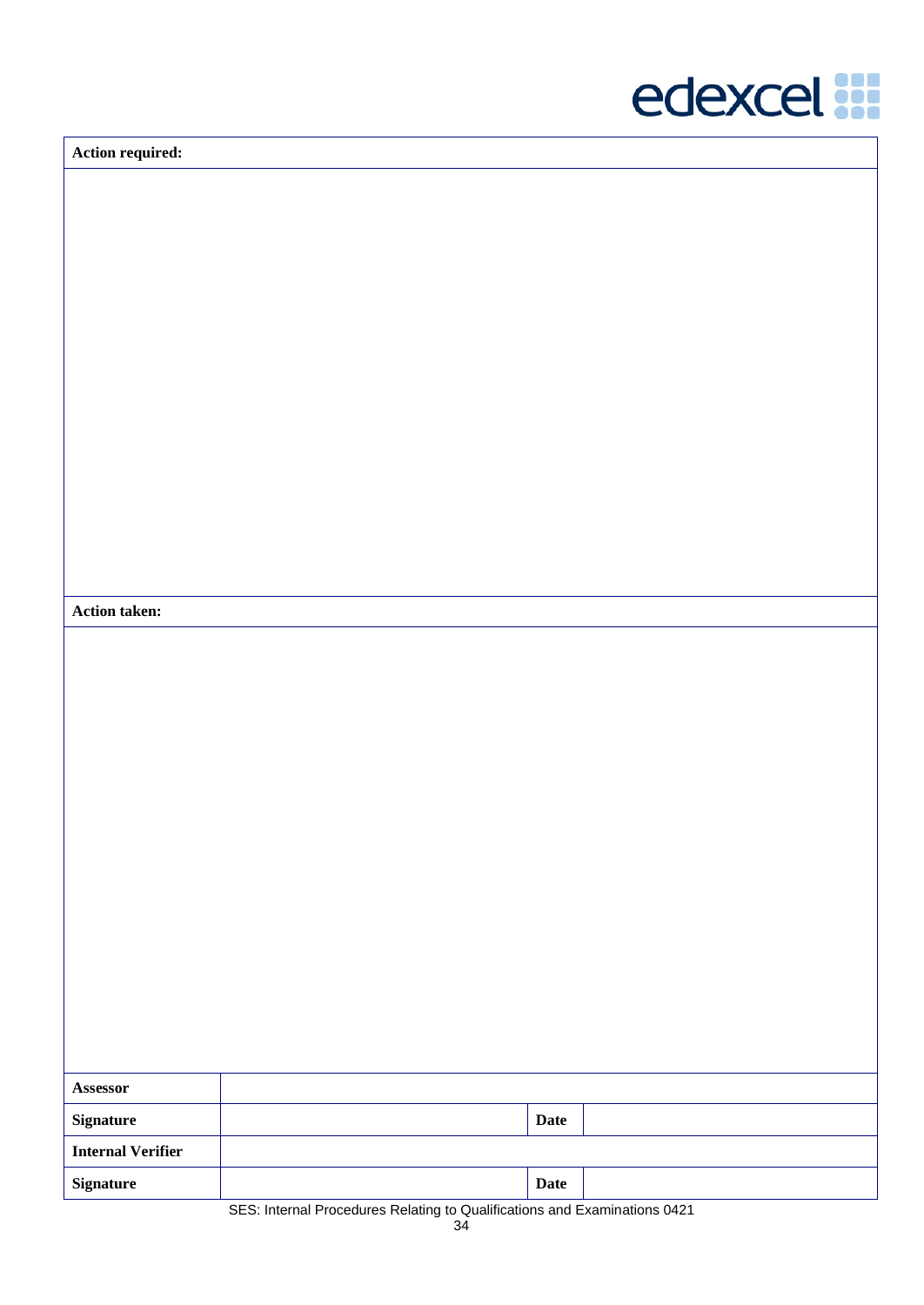#### **OBSERVATION RECORD (by tutor)**



| <b>Learner Name:</b>               |                                                                                                   |       |  |
|------------------------------------|---------------------------------------------------------------------------------------------------|-------|--|
| Programme:                         |                                                                                                   |       |  |
| Unit Number and<br>title:          |                                                                                                   |       |  |
| Description of activity undertaken |                                                                                                   |       |  |
|                                    |                                                                                                   |       |  |
|                                    |                                                                                                   |       |  |
| Assessment criteria                |                                                                                                   |       |  |
|                                    |                                                                                                   |       |  |
|                                    |                                                                                                   |       |  |
|                                    | How the activity meets the requirements of the assessment criteria (checklist attached to support |       |  |
| evidence required)                 |                                                                                                   |       |  |
|                                    |                                                                                                   |       |  |
|                                    |                                                                                                   |       |  |
| Learner<br>Signature:              |                                                                                                   | Date: |  |
| Assessor<br>Signature:             |                                                                                                   | Date: |  |
| <b>Assessor Name:</b>              |                                                                                                   |       |  |